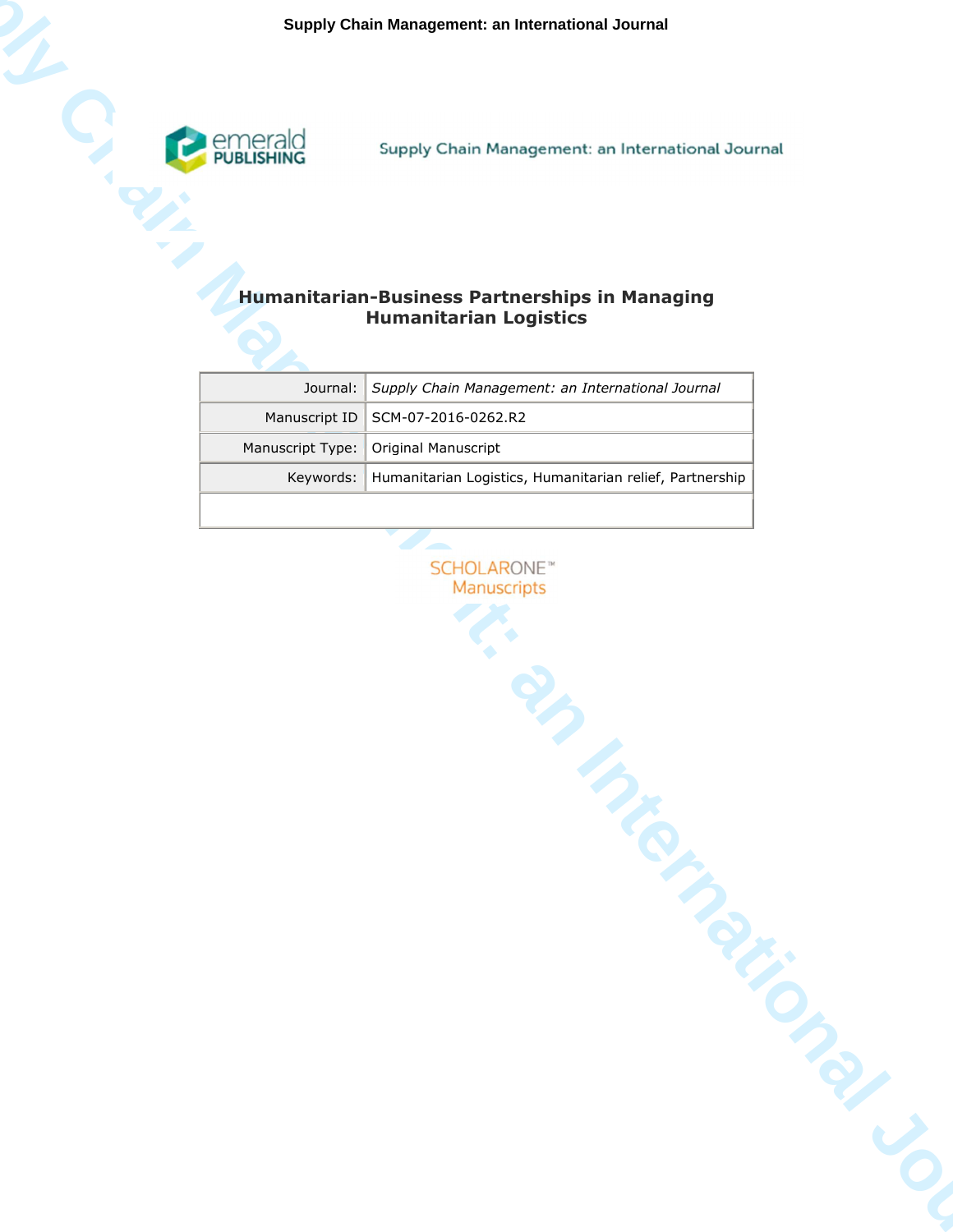### **Humanitarian-Business Partnerships in Managing Humanitarian Logistics**

### **Structured Abstract:**

Purpose - The aim of this article is to conduct a systematic literature review to understand the state of the art of partnerships between humanitarian organizations and business corporations in managing humanitarian logistics.

**Fage 1 of 30**<br> **Supply Chain Management: an International Journal<br>
Supply Chain Management: an International Journal deviate<br>
Supply Chain Management Suppley Humanistan's international depictor<br>
Supply Chain Management Ma** Design/methodology/approach - A systematic literature review is conducted based on the steps proposed by Denyer and Tranfield (2009). The Context-Intervention-Mechanism-Outcome (CIMO) logic is applied to identify the state of the art of partnerships between humanitarian organizations and business corporations in humanitarian logistics. Thirty-six papers related to the topic are extracted from recognized journal databases and then classified into four categories based on the CIMO logic: situational context, intervention factors, mechanisms, and outcomes.

Findings – The study shows that while the context and mechanisms for developing crosssector partnerships between the humanitarian and the business sector have been examined and illuminated by many researchers, additional research (in particular, empirical studies) is needed to measure outcomes as well as the contributions of partnerships to the performance of humanitarian logistics. In addition to synthesizing the literature in this area this study also presents challenges of such partnerships.

Academic and practical implications – The study improves the understanding of the state of cross-sector partnerships in humanitarian logistics as well as identifies opportunities for future research in this area. The study provides reasons and motives of initiating humanitarian-business partnerships in humanitarian logistics as well as their mechanisms and potential outcomes. This may help in developing successful logistics partnerships with each other.

Originality/value – This is the first systematic literature review to examine the nature of partnerships between humanitarian organizations and business corporations in humanitarian logistics using CIMO logic.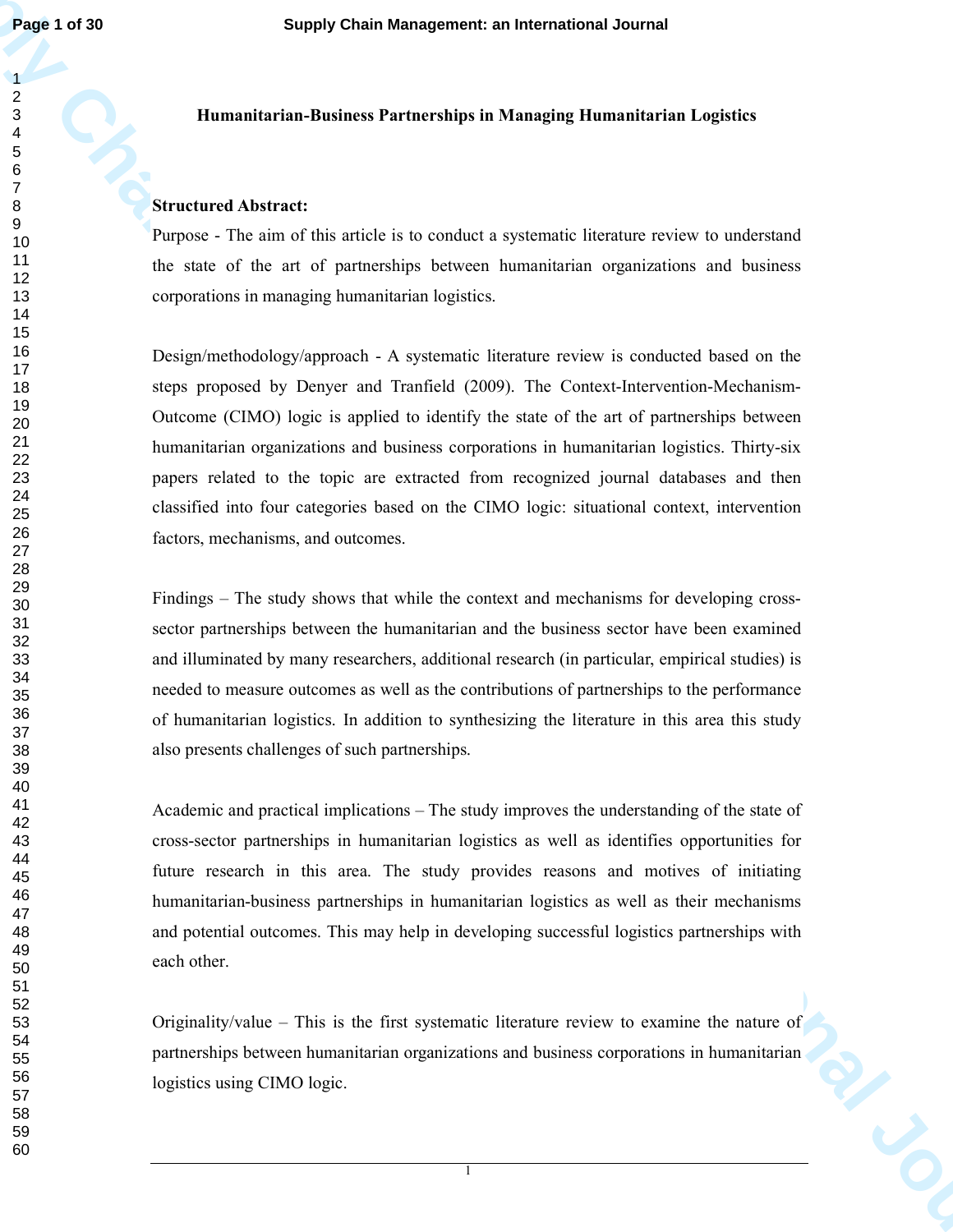Keywords: Humanitarian logistics, humanitarian supply chain, partnership, collaboration, humanitarian-business partnerships.

 $\_$  , and the set of the set of the set of the set of the set of the set of the set of the set of the set of the set of the set of the set of the set of the set of the set of the set of the set of the set of the set of th

Paper type: Literature review.

#### **1. Introduction**

The importance of effective management of humanitarian supply chains is beyond question. The stakes in the humanitarian sector are high and a well-managed supply chain is crucial to achieving humanitarian goals (Van Wassenhove, 2006). It is generally acknowledged that humanitarian supply chains face many challenges, including poor logistics infrastructures (Liu et al., 2010), slow coordination and response (Chandes and Paché, 2010), fragmented technology and information systems (Tatham and Spens, 2011), and high employee turnover (Beamon and Kotleba, 2006; Van Wassenhove, 2006; Tomasini and Van Wassenhove, 2009). At the same time, humanitarian supply chains are also argued to be among the most agile supply chains in existence (Van Wassenhove, 2006).

**Supply Chain Management: an International Journal Properties (and the management: and international Journal Properties)**<br> **Supply Chain Management:**  $\frac{1}{2}$  Chain Management of the management of the management of the ma Several researchers have recommended that the humanitarian sector take lessons from the business sector (Scholten et al., 2010; Tomasini and Van Wassenhove, 2009). It has, for example, been argued that the humanitarian sector would better achieve its goals with greater supply chain collaboration and coordination (Balcik et al., 2010; Van Wassenhove, 2006; Maon et al., 2009), an area with which the business sector has significant experience. Although such collaboration is often seen as beneficial humanitarian organizations also face difficulties in managing collaborative efforts, including collaboration with the private sector. These difficulties may stem from conflicting goals and mandates (Kumar and Havey, 2013; Kovács and Spens, 2007), lack of willingness to share information (Altay and Pal, 2014), technology barriers (Altay and Pal, 2014; Pettit and Beresford, 2009b), structure conflict (Akhtar et al., 2012), cultural conflict (Kovacs and Spens, 2007) or lack of performance metrics (Simatupang and Sridharan, 2005). The business world, which is highly experienced in these areas (Bolumole, 2001; Fabbe-Costes and Jahre, 2007) could, some argue, help humanitarian organizations improve the humanitarian supply chain by taking advantage of the resources and expertise of the business sector (Tomasini and Van Wassenhove, 2009).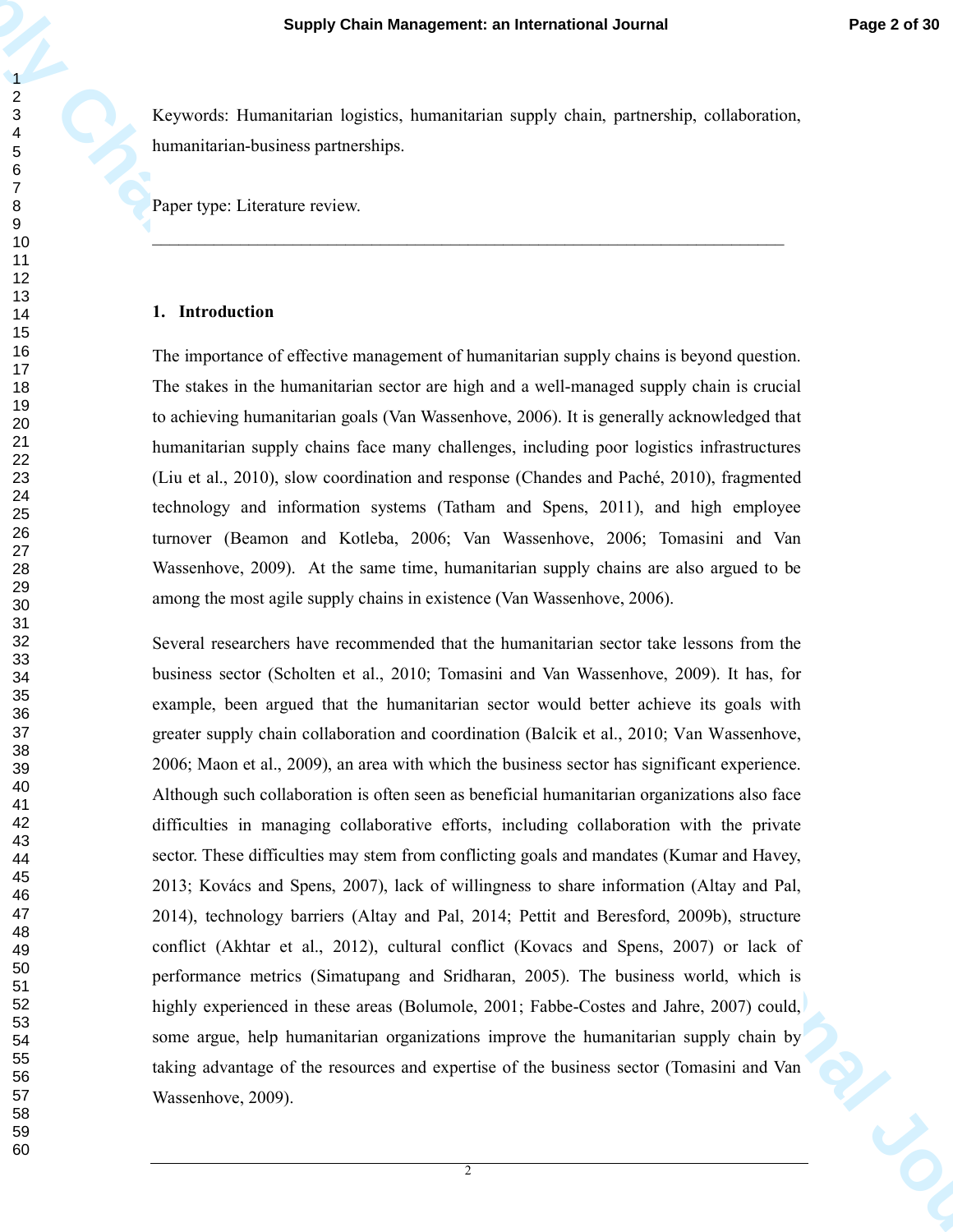Cross-sector partnerships have been discussed as a means to address the complex crosssectoral problems that exceed the ability of a single sector (Selsky and Parker, 2005; Clarke and Fuller, 2010). A cross-sector partnership generally involves the government (public), business (private), and non-profit (civil society, communities) sectors (Waddell and Brown, 1997). By engaging in a cross-sector partnership, an organization or sector can expand its boundaries and achieve outcomes that are difficult to be gained individually (Selsky and Parker, 2005; Clarke and Fuller, 2010; Waddell and Brown, 1997).

**Fage 1618**<br> **Supply Chain Management: an International Journal<br>
2<br>
Crain-technical probability control in a manus to achieve the encodes once<br>
2<br>
<b>Supply Chain Management in the supply of a manus to achieve the encodes on** Although the idea of applying cross-sector partnerships in the humanitarian sector has been suggested by several researchers (Kovács and Spens, 2011; Thomas and Fritz, 2006; Van Wassenhove, 2006), the discussion on how such partnerships could benefit humanitarian supply chains has not yet been researched thoroughly. Even though the potential contributions of the business sector to the humanitarian sector are expected to be positive and significant (Maon et al., 2009; Thomas and Fritz, 2006; Tomasini and Van Wassenhove, 2009; Van Wassenhove, 2006), there is still a lack of research on how such contributions might be transferred from the business sector to the humanitarian sector.

In this article, we perform a systematic literature review to identify the current state of cross-sector partnerships between humanitarian organizations and business corporations in managing humanitarian logistics. We adopt the CIMO (Context-Intervention-Mechanism-Outcomes) logic proposed by (Denyer and Tranfield, 2009); that is, in a context (C), interventions (I) are used to generate mechanisms (M), which will lead to Outcomes (O) (Pilbeam et al., 2012; Rousseau et al., 2008). We complement the discussion on cross-sector partnerships in humanitarian logistics with a brief analysis of opportunities in this area that we based on practitioner input.

The remainder of this paper is organized as follows. In Section 2, we discuss the methodology of this study. In Section 3 we present our descriptive analysis. In Section 4 we discuss our findings. In Section 5, we discuss some challenges in managing effective humanitarian-business partnerships and we also propose an agenda for future research. Finally, the paper ends with a summary conclusion.

### **2. Methodology**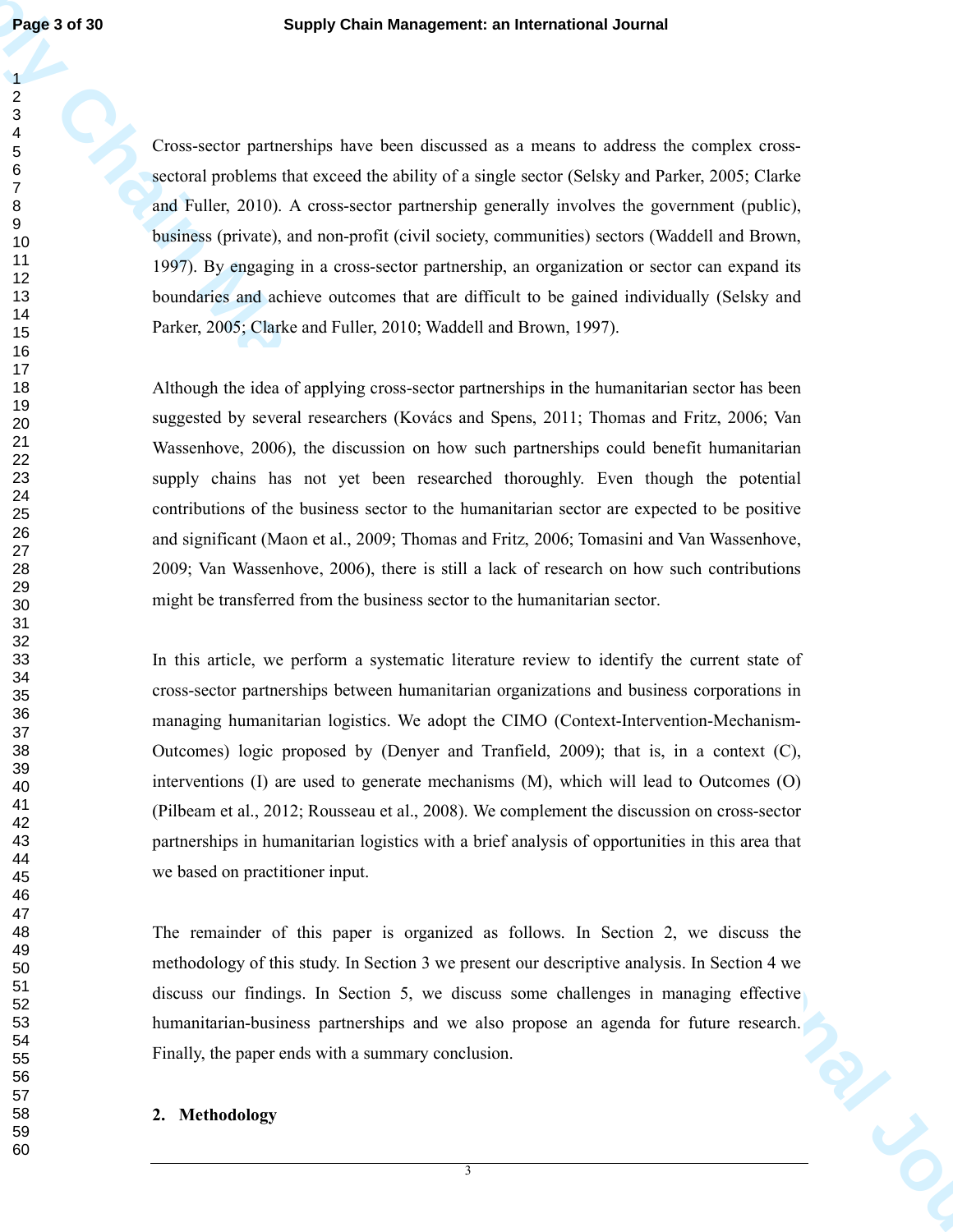#### *2.1 Study design*

In this article we adopt the systematic literature review methodology proposed by Denyer and Tranfield (2009). Systematic review is a specific methodology that locates existing studies, selects and evaluates contributions, analyses and synthesizes data, and reports the evidence in such a way that allows reasonably clear conclusions to be reached about what is and is not known (Denyer and Tranfield, 2009). The method synthesizes existing information related to a set of research questions in an unbiased presentation through five main steps: (1) formulating research questions; (2) locating studies; (3) selecting and evaluating studies; (4) analyzing and synthesizing results; and (5) reporting.

Denyer and Tranfield (2009) propose the use of CIMO (Context-Intervention-Mechanism-Outcomes) logic in specifying a systematic literature review. The CIMO logic has been adopted in many systematic literature reviews and case studies as it gives a clear analytical framework (Colicchia and Strozzi, 2012; Mazzocato et al., 2014; Pilbeam et al., 2012; Rossi et al., 2013). According to CIMO, in a specific context (C), an intervention (I) is initiated to generate mechanisms (M) in order to deliver expected outcomes (O) (Pilbeam et al., 2012). We describe the development of CIMO for this study below:

- Context. Context refers to which systems/ organizations/ problems are being studied. (Colicchia and Strozzi, 2012). The 'context' in this study is humanitarian logistics. Humanitarian logistics has its own objectives and characteristics (Van Wassenhove, 2006; Beamon and Kotleba, 2006), which differ from those of the business sector. A discussion of the context of humanitarian logistics involves a description of its situation, environment, stakeholders, challenges, as well as the connections between such contextual elements.
- **Supply Chain Management: an International Journal Page 4 of 20**<br>
2.1 Sundy design<br>
2.1 Sundy design<br>
2.1 Sundy design<br>
2.1 Sundy design<br>
2.1 Sundy design<br>
2.1 Sundy design<br>
2.1 The Trial Chain Courts (Sundy Chain Chain Ch Intervention. Intervention refers to the event or action the effects of which are being studied (Colicchia and Strozzi, 2012). One specific 'intervention' that we investigate in this study is the adoption of cross-sector partnerships. Some researchers have argued that it is important for the humanitarian sector to develop crosssector partnerships with the business sector (Scholten et al., 2010; Tomasini and Van Wassenhove, 2009). Cross-sector partnerships have been identified as a means by which to address complex social problems that exceed the capacity of any single sector (Clarke and Fuller, 2010; Selsky and Parker,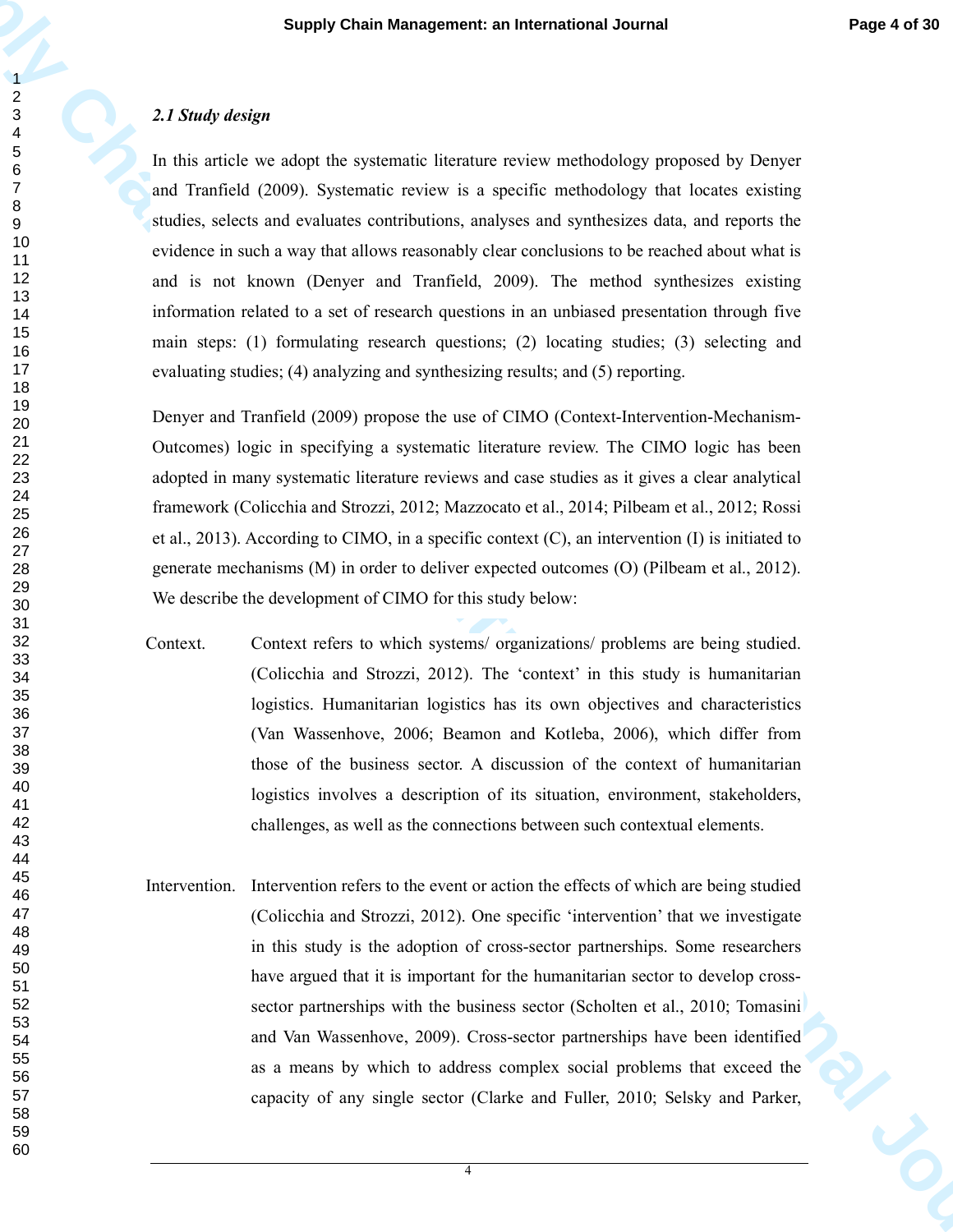2005). The discussion is developed from the perspective of solving mutual problems that affect two or more sectors and from the perspective of each individual organization/ sector.

**Fage 5 of 30**<br> **Supply Chain Management: an International Journal<br>
2 of 4<br>
2 of 4 of the distribution is developed from the prespective of solving restural<br>
2 of 5<br>
2 of the distribution restors and the management: and t** Mechanism. Mechanism refers to the process that explains why a particular intervention will lead to specific outcomes. Put another way, a mechanism explains the relationships between intervention and outcome (Colicchia and Strozzi, 2012). The 'mechanism' in this study is composed of the activities brought about by humanitarian-business partnerships within the context of managing humanitarian logistics. The discussion involves how these activities can be delivered by humanitarian organizations and business corporations.

Outcomes. Outcomes refers to the effects or results of an intervention brought about by the use of a specific mechanism (Colicchia and Strozzi, 2012). In this study we focus on the outcomes of humanitarian-business partnerships on humanitarian logistics. The discussion involves what the outcomes are, how to measure these outcomes, and what intended and unintended effects may occur.

Using the CIMO logic as a basis, we describe the research question of our systematic literature study as follows: In the context of humanitarian logistics, through which mechanisms does adoption of cross-sector partnerships affect the outcomes of humanitarian logistics?

## *2.2 Locating studies and study selection*

The key in systematic reviews is to expand the search to the most possible and relevant literature related to research questions. Below we describe how we searched.

## Selection of databases

To ensure the reliability and completeness of our database source we used online databases providing multiple subjects and broad access to various types of articles, multiple journals, and multiple publishers. We included two widely used electronic databases: ABI/INFORM and Science Direct. These databases are among the largest in terms of the collection of published articles with multiple subjects, including social sciences. We furthermore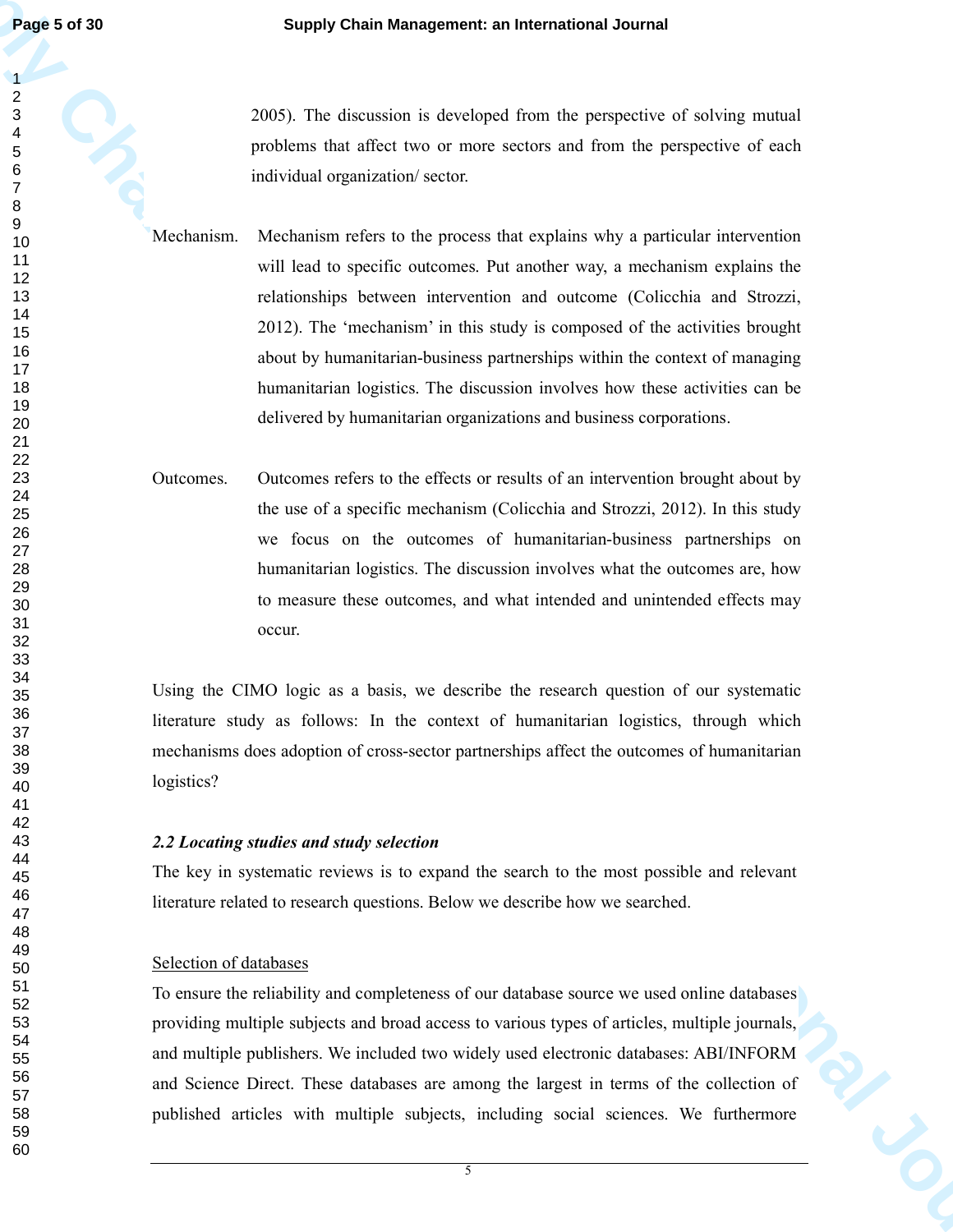reviewed additional journals published by well-known publishers including Springer, Wiley, Emerald and Taylor and Francis.

### Time horizon for the selection of papers

Some authors suggest that research on humanitarian logistics and its related areas began to receive significant attention only after the Indian Ocean Tsunami of 2004 (Abidi et al., 2014; Beamon and Kotleba, 2006); however, to increase the likelihood of finding related articles for this review we did not restrict the time horizon of the search to 2004 and later.

### Article selection

**Supply Chain Management: an International Journal Page 6 et 30<br>**  $\frac{2}{5}$ **<br>
The metrical stational is unitable to profile of type sett-becomes publishers including Spacings.<br>
The largest and its space of constraints in the** To search for articles we first developed multiple search terms. Since our focus is partnerships between humanitarian organizations and business corporations in managing humanitarian logistics, we used "humanitarian logistics" and "humanitarian supply chain" in our keywords. Different terms may be used for partnerships between two parties; for instance, Jahre and Jensen (2010) find that the terms coordination, collaboration, cooperation, and integration are all used interchangeably. We therefore also included "partnership", "collaboration", "coordination", and "agreement" as keywords. Finally, in order to focus on partnerships in the humanitarian sector that involve the business sector we added "corporation", "company", "commercial", and "business" to our keywords. We also combined keywords using Boolean operators (AND, OR). The final keywords used in our study were: "("humanitarian logistics" OR "humanitarian supply chain") AND ("agreement" OR "collaboration" OR "coordination" OR "partnership") AND ("corporation" OR "company" OR "commercial" OR "business"). We limited our search to academic and peer-reviewed articles to ensure quality, as proposed by David and Han (2004) and Vazquez-Carrasco and Lopez-Perez (2013).

### Inclusion and exclusion criteria

In the next step, we develop and apply inclusion and exclusion criteria to the article search, in order to assess the relevance of each paper to our research objectives, as summarized in **Table 1.** 

#### **<INSERT TABLE 1 ABOUT HERE>**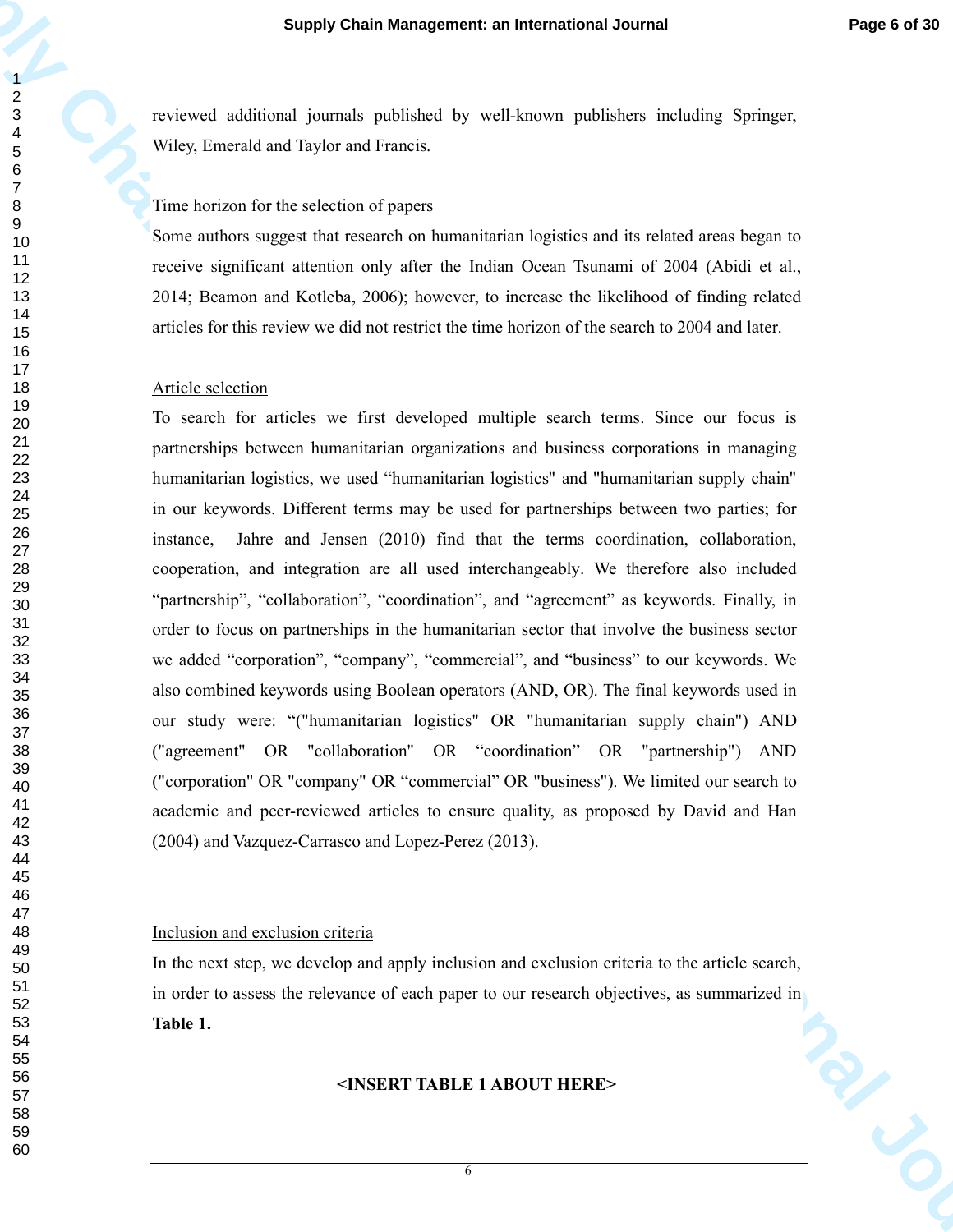**Supply Chain Management: an International Journal Conservation of the system of the system of the system of the system of the system of the system of the system of the system of the system of the system of the system of t** We performed our search in November 2016 and included papers up to July 2016. Our database search, which was based on the aforementioned set and combination of keywords, resulted in 450 articles in ABI/INFORM and 153 articles on Science Direct. We furthermore found 124 articles in Emerald, 46 articles in Taylor & Francis, 202 articles in Springer, and 118 articles in Wiley journals based on the aforementioned keywords. Since we focused on partnerships between humanitarian agencies and business organizations we excluded all articles that were not related to disaster relief conducted by humanitarian organizations, e.g. humanitarian operations conducted by military personnel or partnerships to support military operations. After applying the inclusion and exclusion criteria, our search resulted in 104 articles in ABI/INFORM, 82 articles on Science Direct, 97 articles in Emerald, 16 articles in Taylor and Francis, 24 articles in Springer, and 27 articles in Wiley. We first eliminated duplicates; then carried out further selection by reviewing the abstract and content; and then conducted a quality assessment based on the research question, methodology, and contribution of each article to the existing body of knowledge (Pilbeam et al., 2012). This process resulted in a total of 36 articles. **Figure 1** shows the process of locating, studying, and evaluating studies.

#### **<INSERT FIGURE 1 ABOUT HERE>**

#### *2.3 Analysis and synthesis*

.

The final sample of 36 papers were then analyzed and categorized. An analysis and synthesis of information from the articles was entered into a spreadsheet for descriptive and thematic analysis. There are a number of alternative approaches to synthesizing literature systematically (Denyer and Tranfield, 2009). Since this study aims to identify what works in which circumstances, as conceptualized by the CIMO-logic, we adopted an explanatory method of synthesis as proposed by Rousseau et al. (2008). We developed four sub-topics based on our CIMO logic: the humanitarian logistics context related to cross-sector partnerships, the adoption of cross-sector partnerships in humanitarian logistics as an intervention, the mechanisms of humanitarian-business partnerships in humanitarian logistics, and the potential outcomes of humanitarian-business partnerships in humanitarian logistics. The results of the thematic analysis and synthesis can be seen in **Table 2.**

#### **<INSERT TABLE 2 ABOUT HERE>**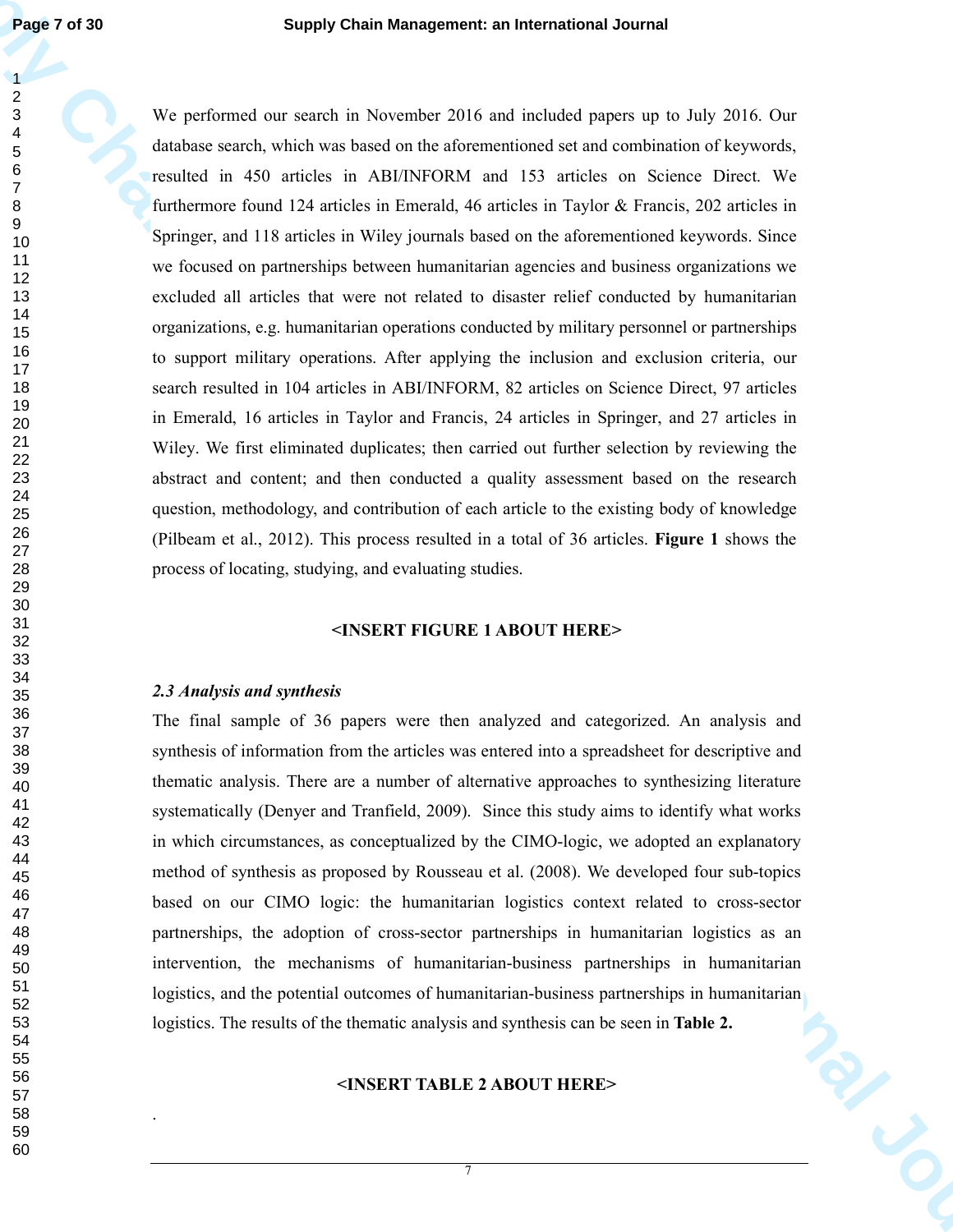In order to identify whether the findings of our literature study are also recognized in practice we decided to interview practitioners. We asked experts to comment on the challenges and opportunities in humanitarian-business partnerships for managing humanitarian logistics. This is reported in section 5 (Challenges and future research agenda).

#### **3. Descriptive analysis**

In this section we describe the number of articles per year, the region of the authoring research centers, and the methodologies used in articles.

### Number of articles per year

### **<INSERT FIGURE 2 ABOUT HERE>**

Our study shows that research attention to partnerships between the humanitarian sector and the business sector on managing humanitarian logistics increased after the 2004 Tsunami. This finding is supported by Beamon and Kotleba (2006) and Abidi et al. (2014). Until the 2004 Tsunami there was a limited amount of research in the area of humanitarian logistics generally. Our study finds that output was greatest in 2009 and 2010.

### Articles by region of research center

#### **<INSERT FIGURE 3 ABOUT HERE>**

**Supply Chain Management: an International Journal Page 8 of 20**<br> **Supply Chain Management: an International Journal of the Conservation of the Conservation of the Conservation of the Conservation of the Conservation of th** We found that a majority of the papers included in the review were authored by researchers at research centers located in Europe (61.5%). Finland and France contributed the most articles, followed by Germany. Research centers in the US and Canada contributed 27% of the papers. The remaining articles came from Australia (8.9%), followed by Asia (Singapore; 2.5%).

Number of articles per methodology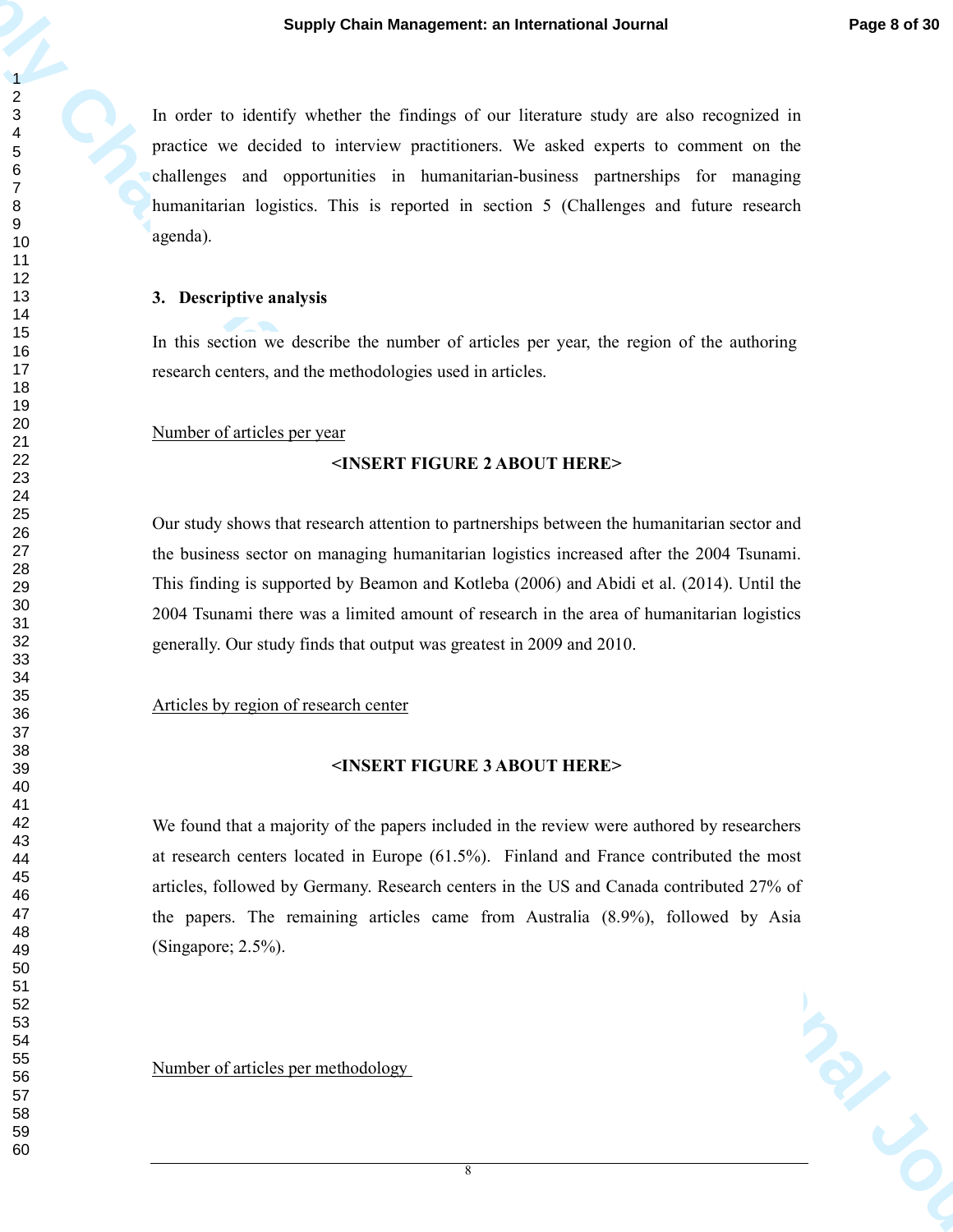#### 

### **<INSERT FIGURE 4 ABOUT HERE>**

**Fage 16 d 30**<br> **Supply Chain Management: an International Journal<br>
<b>S**<br> **Supply Chain Management: an International Journal of the system of the system of the system of the system of the system of the system of the system** While all of the reviewed articles applied a literature-based approach in developing their content, we found thirteen articles that discuss general conceptual models or frameworks focused on the wider topic of humanitarian logistics. Out of these thirteen articles, five articles discuss a conceptual model or framework specifically related to the mechanisms of humanitarian logistics partnerships between humanitarian organizations and the business sector. We found 14 papers that used a case-study approach. Among these case studies, we found only five articles (Maon et al., 2009; Rueede and Kreutzer, 2014; Van Wassenhove, 2006; Chen et al, 2013; Thomas and Fritz, 2006) that focused on cross-sector partnerships in the humanitarian sector. The remaining methods used were survey and in-depth interviews. Example are Haigh and Sutton (2012) and Rueede and Kreutzer (2014), who conduct interviews with practitioners from the humanitarian and the business sector.

### **4. Discussion**

In this section, we discuss the context of humanitarian logistics, the interventions in humanitarian logistics conducted by humanitarian organizations and business corporations by adopting cross-sector partnership, the mechanisms involved, and its potential outcomes.

#### 1. The humanitarian logistics context

We found that 25 articles of articles investigated discuss the context of humanitarian logistics (See **Table 2**).

The main objective of the humanitarian sector is to meet human basic needs and to minimize human suffering (Beamon and Balcik, 2008; Van Wassenhove, 2006). The mission of humanitarian logistics is to deliver humanitarian goods and services to meet these needs in the most efficient and responsive way (Beamon and Balcik 2008). Humanitarian logistics embodies all logistical activities from preparedness to recovery phases (Kovács and Spens, 2009). It serves operations for natural disasters and man-made disasters (Van Wassenhove, 2006), anticipating both slow-onset and rapid-onset disasters (Kovács and Spens, 2009). International humanitarian agencies are the major actors in this industry. They can be categorized as (1) organizations under the umbrella of the United Nations, e.g. World Food Program (WFP) or United Nations High Commissioner for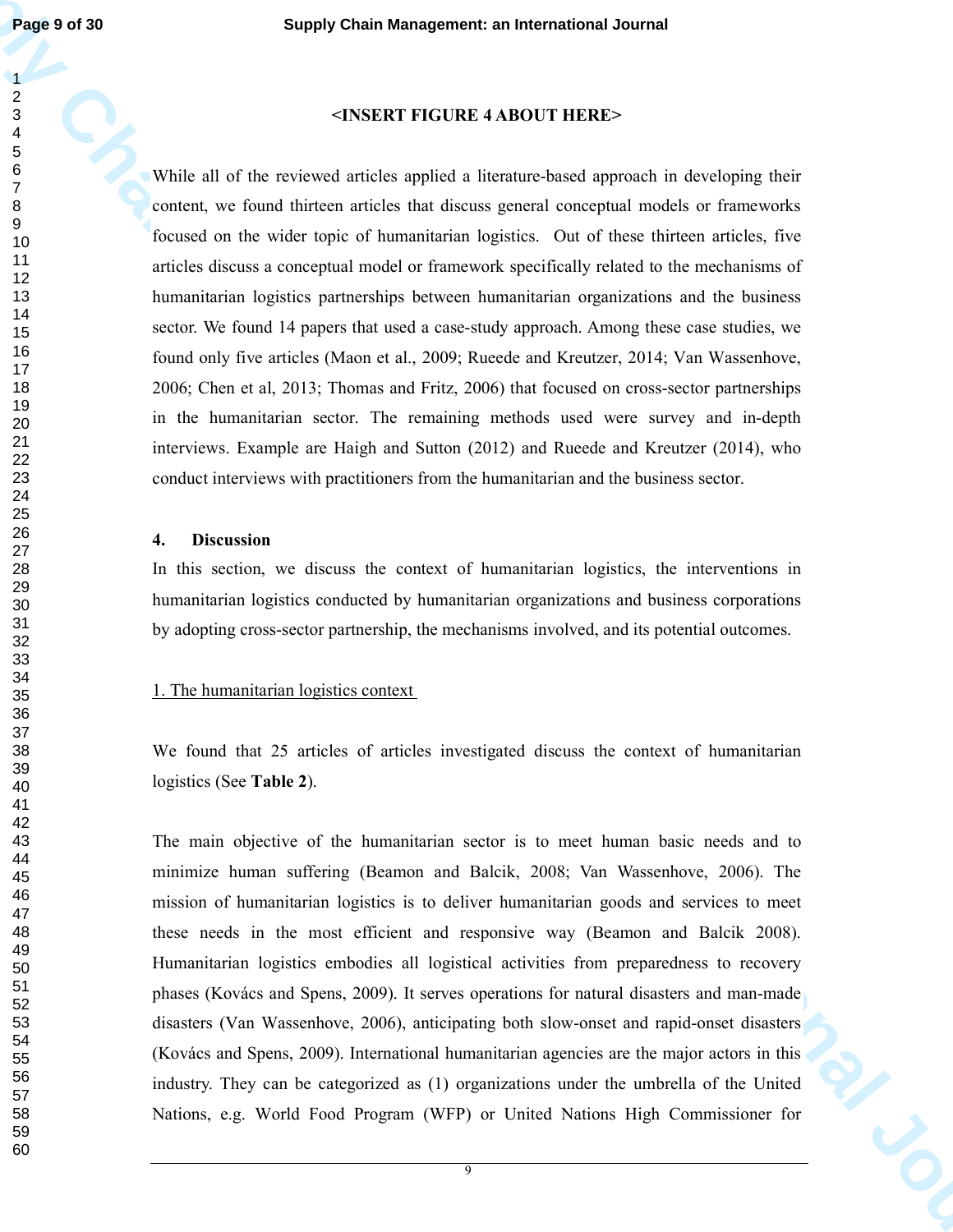Refugees (UNHCR); (2) humanitarian organizations with a role as implementing partners, e.g. Care International or Oxfam; or (3) the International Federation of Red Cross and its affiliated National Societies (Oloruntoba and Gray, 2009; McGoldrick, 2011).

**Supply Chain Management: an International Journal Properties**<br> **Supply Chain Management: an International Journal Properties (where the stress of the stress of the stress of the stress of the stress of the stress of the s** The environment of humanitarian logistics is characterized by turbulence and volatile situations. Time pressure in humanitarian operations is high due to the high stakes involved (Kovács and Spens, 2007; Rueede and Kreutzer, 2014; Van Wassenhove, 2006; Bealt et al., 2016). Demand is unpredictable and supply patterns are not clear (Kovács and Spens, 2009; Oloruntoba and Gray, 2006; De La Torre et al., 2016). Predicting lead time is difficult and sometimes the available lead time is extremely short (Balcik et al., 2010; Beamon and Balcik, 2008; Charles et al., 2010). Visibility and accountability are low in humanitarian logistics due to a lack of information along the supply chain (Scholten et al., 2010; Tatham and Pettit, 2010; Beamon and Balcik, 2008; Van Wassenhove, 2006). When a natural disaster occurs, it is common for existing transportation and distribution networks to be destroyed or unprepared (Beamon and Balcik, 2008; Tomasini and Van Wassenhove, 2009; Van Wassenhove, 2006). Information technologies are inadequate (Tatham and Pettit, 2010; Maldonado et al., 2010; Thomas and Fritz, 2006). Performance measurement is an ongoing issue in humanitarian logistics (Beamon and Balcik, 2008).

Humanitarian logistics has not been recognized as a respected career path (Tomasini and Van Wassenhove, 2009; Thomas and Fritz, 2006). As a result, humanitarian organizations are challenged by high employee turnover, lack of skilled logisticians, and unclear career paths, making the management of human resources cumbersome (Tomasini and Van Wassenhove, 2009; Van Wassenhove, 2006; Thomas and Fritz, 2006).

Coordination and collaboration among agencies involved is a major issue in humanitarian logistics due to: conflicting goals and mandates (Kovács and Spens, 2009; Fawcett and Fawcett, 2013; Maon et al., 2009), a general lack of willingness to share information (Maon et al., 2009; McLachlin and Larson, 2011), a lack of transparancy among players (Pettit and Beresford, 2009), culture shock (Kovács and Spens, 2007), and structure conflicts (Akhtar et al., 2012; Haigh and Sutton, 2012; Heaslip, 2013; Jensen, 2012). Collaboration often ensues only on an ad-hoc basis during a crisis; moreover, it is difficult to establish longterm strategic collaboration (Pettit and Beresford, 2009).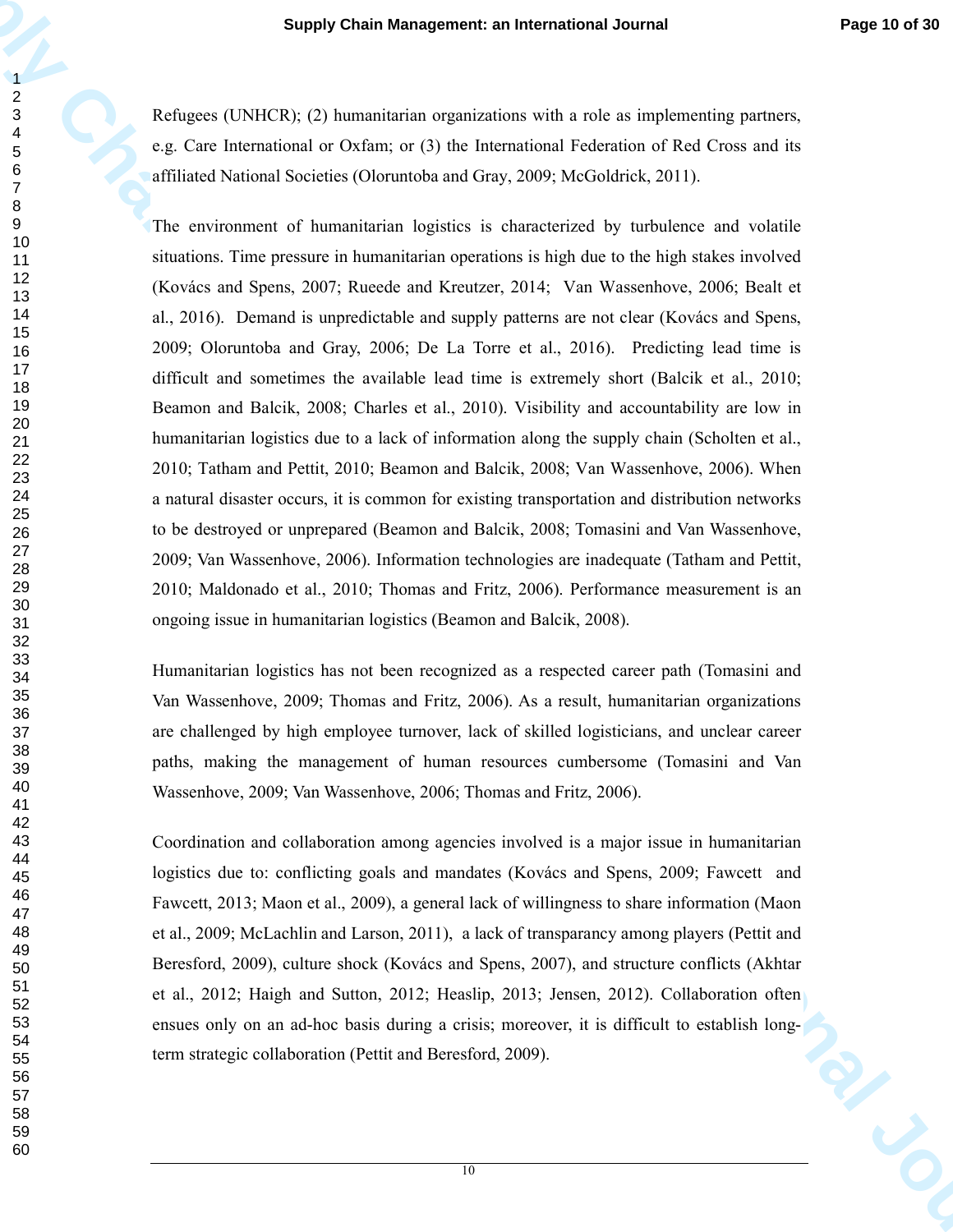## 2. The adoption of cross-sector partnerships in humanitarian logistics

Since the 2004 Tsunami, many researchers have argued for cross-sector partnerships in the humanitarian sector. We found that 23 of the articles we incorporated in our review relate to the adoption of cross-sector partnerships in humanitarian logistics (See **Table 2**). In this section we discuss the reasons for adopting cross-sector partnerships in humanitarian logistics and the potential resources that can be shared among potential partners.

**Fage 11 of 30**<br>**Supply Chain Management: an International Journal<br>
2<br>
A Librardship of Archives and a medicinal content and the supple of the state set of probability in the benefiction and the state of the state set of p** There is an assumption that partnerships with business organizations will help humanitarian organizations reach more efficient and effective humanitarian logistics by facilitating the transfer of knowledge and skills of supply chain and logistics management from the business sector to the humanitarians sector (Beamon and Balcik, 2008; Oloruntoba and Gray, 2009; Van Wassenhove, 2006; Thomas and Fritz, 2006). Researchers therefore suggest that cross-sector partnerships can foster better, more adequate, and innovative solutions to any given relief response (Maon et al., 2009; Van Wassenhove, 2006; Thomas and Fritz, 2006). From a supply-chain perspective, partnerships between commercial and humanitarian organizations are a reasonable thought since most supply-chain elements are similar in the commercial and humanitarian sectors; therefore, tools and methods developed for commercial supply chains can be adapted to humanitarian relief chains (Beamon and Balcik, 2008; Oloruntoba and Gray, 2006; Van Wassenhove, 2006). Additionally, the involvement of the business sector in relief operations could enable faster response times since some critical infrastructures that affect public well-being are owned by the commercial sector (Stewart et al., 2009).

From the perspective of the humanitarian sector, one urgent motivation for engaging in partnerships with the business sector is the need to learn about business supply chains. This urgency stems from the fact that humanitarian logistics is too fragmented to deal efficiently with the dynamics of relief operations (Kovács and Spens, 2009; McGoldrick, 2011; Scholten et al., 2010; Thomas and Fritz, 2006; Fikar et al., 2016). Business supply chains have long been recognized as mature supply chains (Beamon and Balcik, 2008; Oloruntoba and Gray, 2009; Thomas and Fritz, 2006). In the commercial sector, it is normal to use highly developed technology (Pettit and Beresford, 2009) and apply well-developed performance measurement techniques (Beamon and Balcik, 2008). Moreover, supply patterns are generally stable, inventory can be easily monitored, and lead times are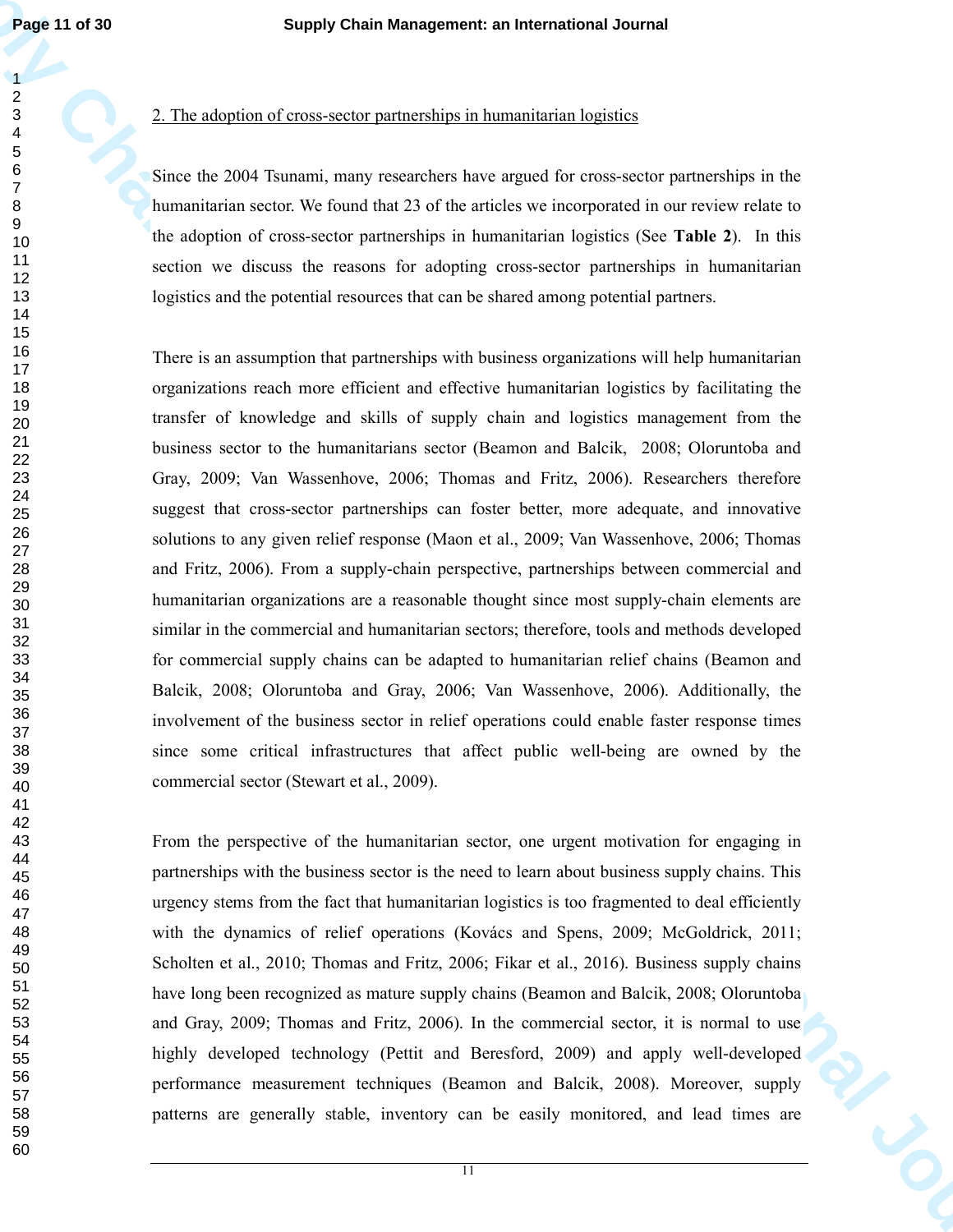predictable (Oloruntoba and Gray, 2006). Humanitarian organizations can learn about quality, productivity, and efficiency from the 3PL and 4PL concepts (Jensen, 2012). Aid agencies can collaborate with businesses to improve the effectiveness of their distribution network, inventory management, and technology (Rueede and Kreutzer 2014; Pettit and Beresford, 2009). The concept of agility, which is considered to be vital to business supply chains, can be adopted by humanitarian organizations in order to increase the flexibility and reliability of humanitarian relief chains (Charles et al., 2010; Scholten et al., 2010).

**Supply Chain Management: an International Journal Page 12 of 26 or 26 or 26 or 26 or 26 or 26 or 26 or 26 or 26 or 26 or 26 or 26 or 26 or 26 or 26 or 26 or 26 or 26 or 26 or 26 or 26 or 26 or 26 or 26 or 26 or 26 or 26 o** Pressure from donors is another motivation for the humanitarian sector to collaborate with the business sector, particularly since humanitarian organizations are increasingly dependent upon corporate and individual private donations. Donors today increasingly demand professionalization of the humanitarian sector (Oloruntoba and Gray, 2009; Scholten et al., 2010). For example, they expect humanitarian organizations to be more efficient, visible, accountable, and transparent; to deliver value for money; and to utilize clear performance metrics in their supply chain (Beamon and Balcik, 2008; Oloruntoba and Gray, 2009; Scholten et al., 2010). The humanitarian sector is also under increasing pressure to demonstrate to their donors that their relief operations are able to reach targeted beneficiaries. Since logistics is about 80% of relief operation, the efficiency and effectiveness of humanitarian logistics is therefore becoming a major area of attention (Oloruntoba and Gray, 2009; Scholten et al., 2010; Tomasini and Van Wassenhove, 2009; Van Wassenhove, 2006).

The pressure to initiate partnerships in relief operations is coming not only from the need of humanitarian agencies, but also from business organizations. Like the humanitarian organizations, businesses are under pressure to deliver benefits beyond profit to customers and society (Maon et al., 2009; Rueede and Kreutzer, 2014; Thomas and Fritz, 2006; Bealt et al., 2016) in order to boost their reputations and secure their licenses to operate. They are expected to demonstrate that their Corporate Social Responsibility (CSR) policies and practices are having significant impact (Jerbi, 2012; Muller and Kräussl, 2011; Rueede and Kreutzer, 2014). As an example, several business corporations participated in so-called 'multi-stakeholder initiatives' (MSIs) aimed at addressing social and human rights issues in order to advance their global corporate responsibility agendas (Jerbi, 2012). By engaging in cross-sector partnerships in the humanitarian sector, business corporations can manifest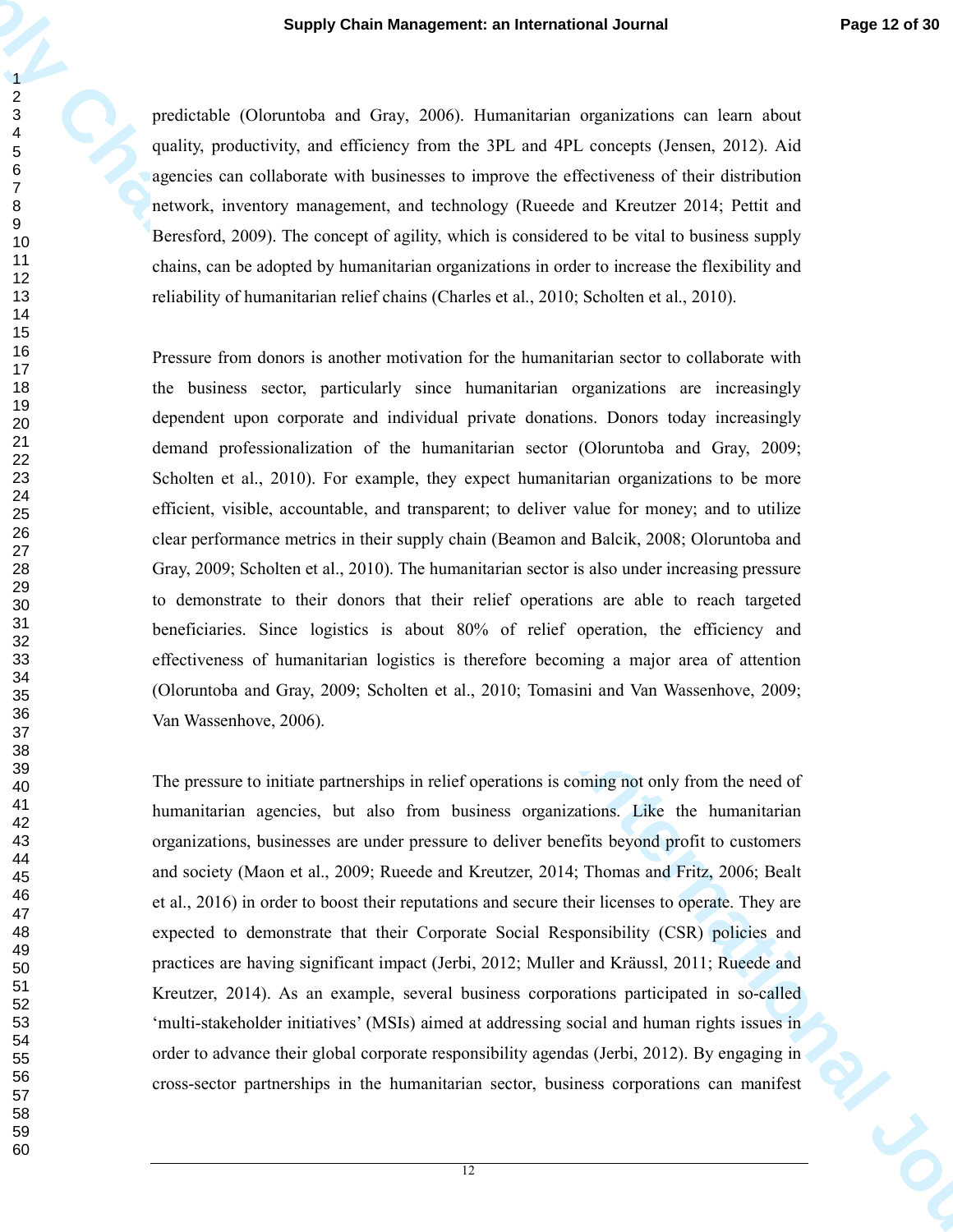their CSR ambitions, while increasing levels of internal staff motivation and boosting their reputations (Balcik et al., 2010; Rueede and Kreutzer, 2014).

For the business sector, another reason to take a role in mitigating the impacts of natural disasters is because natural disasters can negatively impact productivity, growth, and welfare of societies to which their customers belong (Maon et al., 2009; Thomas and Fritz, 2006). The overwhelming potential business loss that can result from natural disasters justifies the efforts and contributions of the business sector to minimize the negative impacts of natural disaster (Maon et al., 2009; Thomas and Fritz, 2006).

Learning from the humanitarian sector is another reason for the business sector to engage in partnerships. Given increasing uncertainty in the market, the business sector is continually searching for new ways to expand their agility capabilities in order to improve their competitiveness and profitability. Humanitarian organizations are accustomed to dealing with high levels of uncertainty and the business sector can, in this respect, learn from the humanitarian sector (Beamon and Balcik, 2008; Cozzolino et al., 2012; Maon et al., 2009; Van Wassenhove, 2006; Charles et al., 2010).

**Fage 13 of 30**<br>**Supply Chain Management: an International Journal<br>
Supply Chain Management: an International distributions and baseting their<br>
constraints are consistent and the state of international Journal of<br>
Supply C** For business corporations, developing partnerships with well-established humanitarian organizations can yield other benefits. Humanitarian organizations have decades of experience, and therefore expertise with managing front-line relief operations (Kusumasari and Alam, 2012; Lu et al., 2013; Pettit and Beresford, 2009; Thomas and Fritz, 2006). They also have well established networks, access to communities, and relationships with key stakeholders, such as the military and local governments (Kusumasari and Alam, 2012; Lu et al., 2013; Pettit and Beresford, 2009; Thomas and Fritz, 2006). Successful disaster relief operations requires both a high degree of adaptability to local conditions and sufficient experience and skilled staffs (Kusumasari and Alam, 2012). In such uncertain situations a learning-by-doing approach can be risky for any organization and establishing a partnership with experienced partner is a good solution (Lu et al., 2013; Rueede and Kreutzer, 2014). Business organizations will select partnership options that can ensure an employee's security during disaster response activities (Rueede and Kreutzer, 2014). Pettit and Beresford (2009) found that the business sector chooses to develop partnerships with humanitarian organizations rather than with governments and military.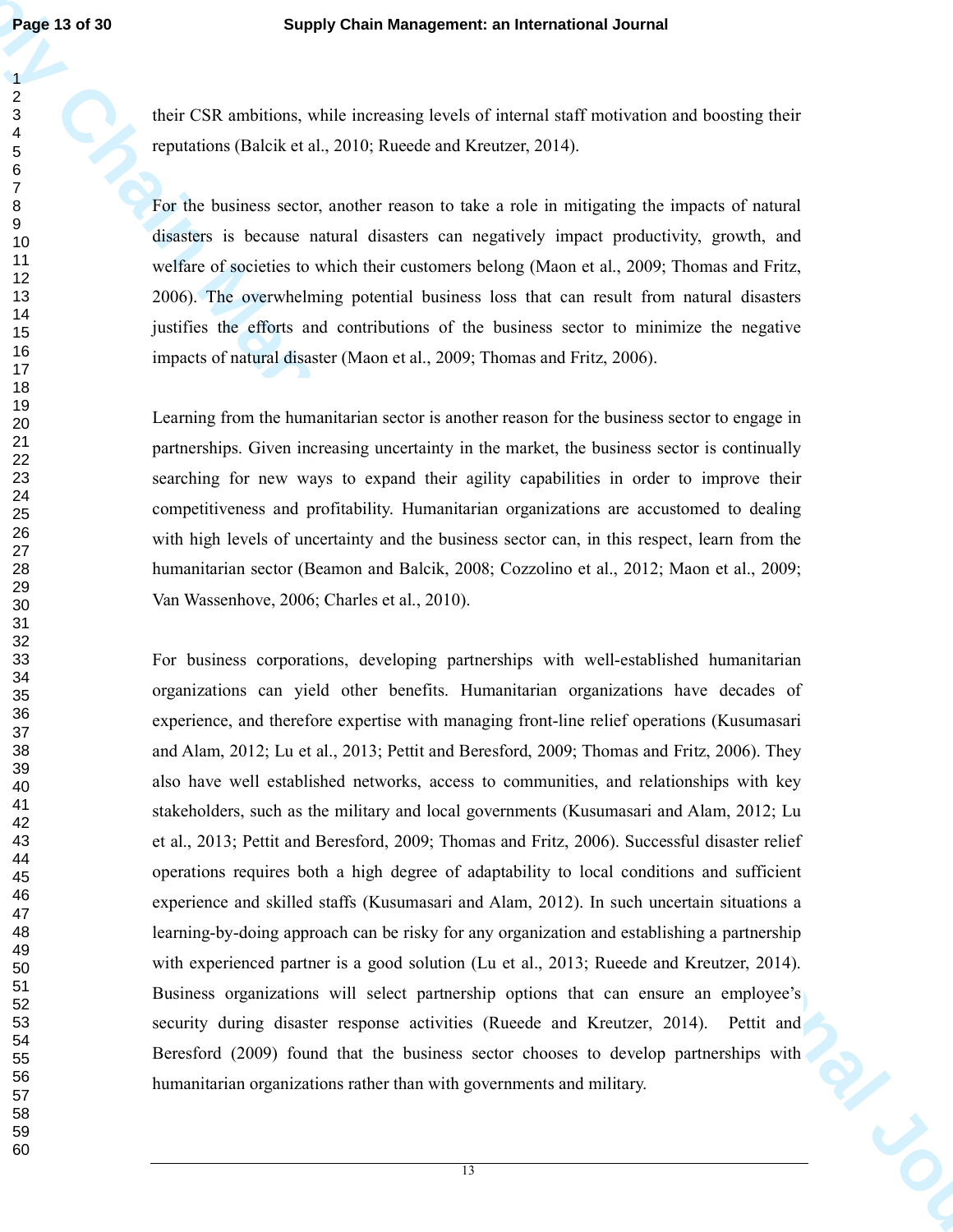Last, the key resources that the humanitarian sector can share with the business sector under cross-sector partnerships are their network, access to vulnerable people, and knowledge and skills related to humanitarian operations (Kusumasari and Alam, 2012; Lu et al., 2013; Pettit and Beresford, 2009); and the main resources that the business sector can share with humanitarian sector are the availability of funding, information technology, and skills and expertise in the area of standardized supply chain (Charles et al., 2010; Jensen, 2012; Pettit and Beresford, 2009; Rueede and Kreutzer, 2014; Scholten et al., 2010).

#### 3. The mechanisms of humanitarian-business partnerships in humanitarian logistics

The operationalization of partnerships between humanitarian organizations and business corporations in humanitarian logistics was discussed in 21 of the articles we incorporated in our study (See **Table 2**). There are several ways in which businesses can be involved with humanitarian agencies in the area of managing humanitarian logistics. Below we discuss the mechanisms by which business corporations and humanitarian organizations cooperate based on resources delivered, level of engagement, number of participants, phase of disaster relief operation, financial agreement, and logistics activities. We discuss each in the sections below.

Business organizations can contribute cash, goods, services, or a combination of these resources (Stewart et al.,2009; Tomasini and Van Wassenhove, 2009; Van Wassenhove, 2006; Thomas and Fritz, 2006). For immediate charity, cash donation can reduce the risk of receiving unsolicited items delivered by business corporations (Van Wassenhove, 2006).

**Supply Chain Management: an International Journal Propriet of State<br>
14 and** *P* **de Very records and the humanitation accretion for orientative location (and** *C***).<br>
The consective particular and the memberistan accretion p** Business organizations can engage in short-term ad-hoc collaboration during relief operations or in more strategic partnerships (Balcik et al., 2010; Muller and Kräussl, 2011; Muller and Whiteman, 2009; Tomasini and Van Wassenhove, 2009; Van Wassenhove, 2006; Thomas and Fritz, 2006). A well-known example of a long-term strategic partnership is TNT and the United Nations World Food Programme (WFP) with "Moving the World" (Maon et al., 2009). Compared to ad-hoc collaboration, a long-term partnership will provide more opportunities for the humanitarian sector to learn from the business sector (Tomasini and Van Wassenhove, 2009). However, collaborations in the humanitarian sector are often initiated only when a crisis has occurred; and in such circumstances, it is much more difficult to optimize strategic collaboration (Pettit and Beresford, 2009).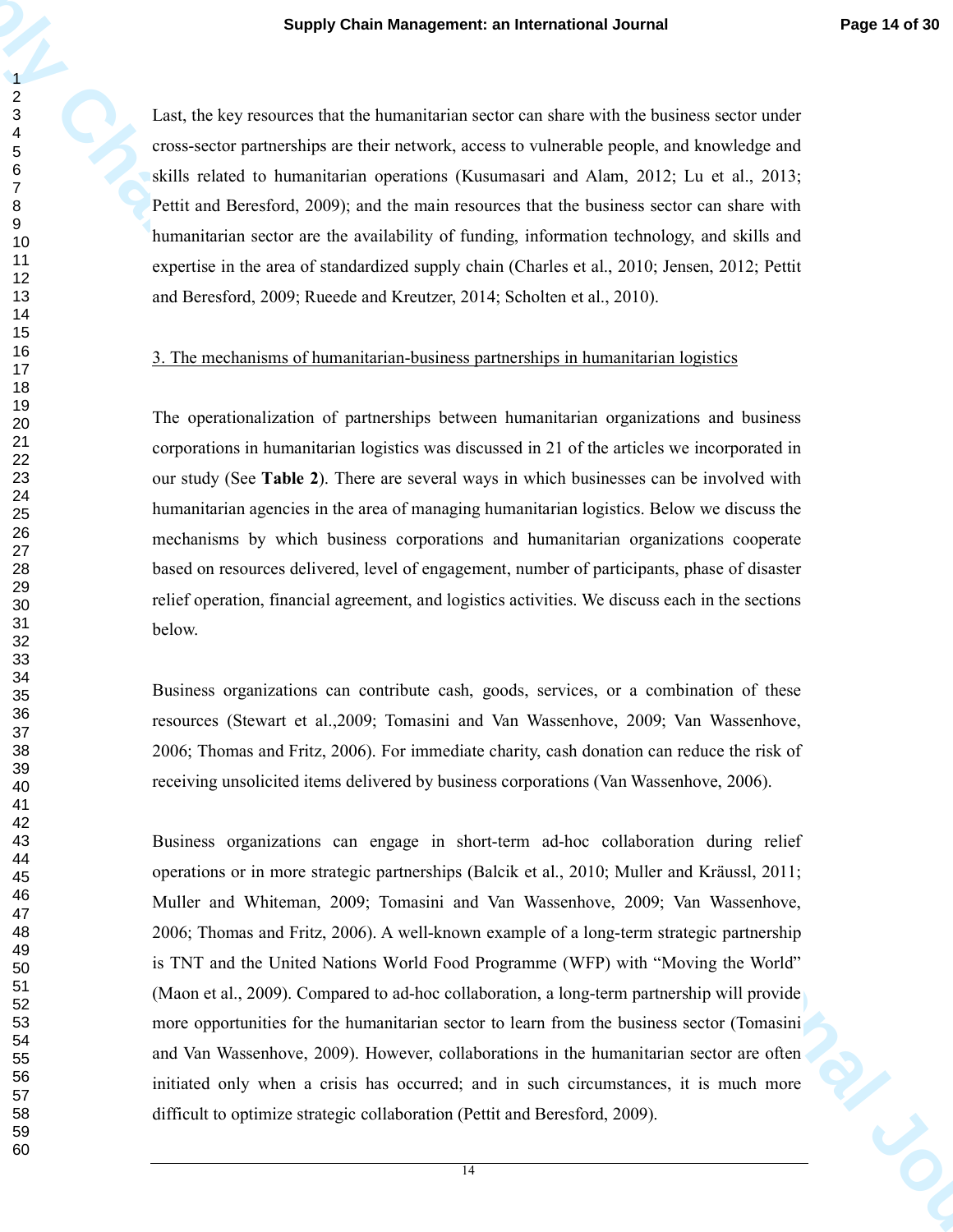Business organizations can develop partnerships with a single humanitarian organization, jointly with a consortium, or via multi-stakeholders initiatives (Haigh and Sutton, 2012; Jerbi, 2012; Thomas and Fritz, 2006; Chen et al., 2013). The United Nations High Commissioner for Refugees (UNHCR)'s Council of Business Leaders is an example of corporations engaging in humanitarian operations by joining a consortium. It consists of top executives from major corporations working together with humanitarian agencies to improve services for refugees (Haigh and Sutton, 2012). Another example of a consortium for humanitarian purposes is the Business Roundtable initiative. This is an initiative consisting of approximately 160 CEOs of leading U.S. corporations launched in response to the 2004 tsunami (Thomas and Fritz, 2006).

Furthermore, business corporations and humanitarian organizations can develop partnerships to help humanitarian logistics in different phases of disaster relief, such as: preparedness, implementation, reconstruction, or a combination of these. Corporations can provide materials and financial support to charities immediately after the occurrence of a disaster (Tomasini and Van Wassenhove, 2009; Van Wassenhove, 2006), or they can help humanitarian agencies by engaging in preparedness phase before disasters occur (Maon et al., 2009; Pettit and Beresford, 2009; Stewart et al., 2009; Chen et al., 2013). Continuing with collaboration after a disaster can help organizations to share experiences and information, which will improve future coordination activities (Pettit and Beresford, 2009).

**Fage 15 of 30**<br>**Supply Chain Management: an International Journal<br>
2<br>
Supply Chain Management: an International Journal International Journal Chain Management<br>
2<br>
Supply Chain Management of the anti-management and interna** While partnerships between the humanitarian and business sectors are identical to charitable activities and Corporate Social Responsibility, in this study we found that this is not the only option. Not all agreements are philanthropic in nature. Business corporations and humanitarian organizations can very well be engaged in in business agreements as several studies have suggested (Balcik et al., 2010; McLachlin and Larson, 2011; Schulz and Blecken, 2010; Pazirandeh and Herlin, 2014; De la Torre et al., 2016). In line with this, Balcik et al., (2010) consider two types of relationships between business sector and humanitarian sector: commercial relationships and the philanthropic relationships. Several authors furthermore suggest that the concept of third or fourth party logistics providers (3PL/4PL) is also applicable within the humanitarian field (Tatham and Pettit, 2010; Jensen, 2012).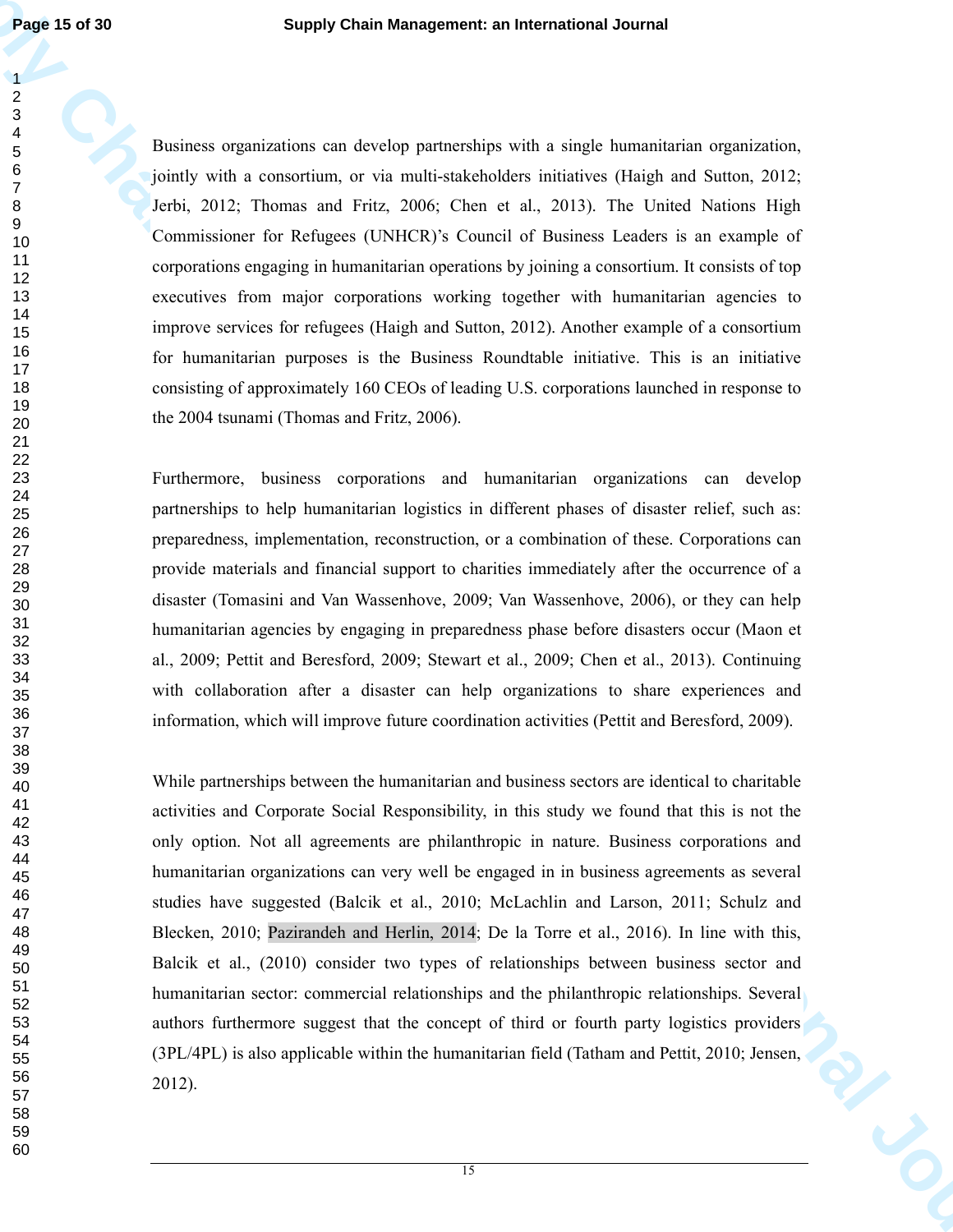**Supply Chain Management: an International Journal Page 16 ed 30<br>
2.4**<br>
The law encoded on primary legates is derived as proposite accounts of the distribution of the state of<br>
the model of the primary legates is derived a The last consideration is the type of logistics activity. Business corporations can choose to be involved in primary logistics activities or in support activities. Stewart et al. (2009) summarizes that a corporation can be involved in humanitarian logistics by providing information exchanges, operational linkages, legal bonds, corporate norms, or by acting as a buyer or seller. When business corporations choose to be involved in primary logistics activities, the coordination within organizations can be either horizontal, which involves different organizations working at the same level, or vertical, which involves different members at different value-chain stages (Balcik et al., 2010; Pettit and Beresford, 2009; Bealt et al., 2016). Examples of primary humanitarian logistics activities are transportation, inventory management, and warehousing. Examples of supporting logistics activities are the development of information technology and back-office support to improve the logistics functions of humanitarian operations (Tomasini and Van Wassenhove, 2009). Vertical collaboration between humanitarian organizations and their suppliers can help to lower purchasing costs (Pettit and Beresford, 2009). An example of horizontal collaboration in humanitarian logistics is the 'Get Airport Ready for Disaster' partnership by Deutsche Post DHL Group (DPDHL) and United Nation Office for the Coordination of Humanitarian Affairs (UN OCHA), in which Deutsche Post DHL provides airport-related primary logistics services and support activities such as training (Rueede and Kreutzer, 2014).

Five articles presented a conceptual model and/or framework specifically related to the mechanisms of partnerships between the humanitarian and business sector. Haigh and Sutton (2012) classified humanitarian-business partnerships into four generic categorizations based on their motives and level of engagement: philanthropic, strategic, commercial, and political. Thomas and Fritz (2006)'s conceptual model categorizes partnerships between the humanitarian and business sector based on the decision regarding the level of engagement and on the number of participant. They propose four types of humanitarian-business partnerships: single-company philanthropic partnerships, multi company philanthropic partnerships, single-company integrative partnerships, multi company integrative partnerships. Chen et al. (2013) identified types of partnerships based on the phase of the relief operation and participants. They highlight the importance of the three-partite partnerships between businesses, humanitarian organizations, and public sector (government) in the response phase. Fikar et al. (2016) developed a simulation and optimization based decision support-system for business – humanitarian collaboration. Balcik et al. (2010) developed a framework for relief chain relationships and conceptualized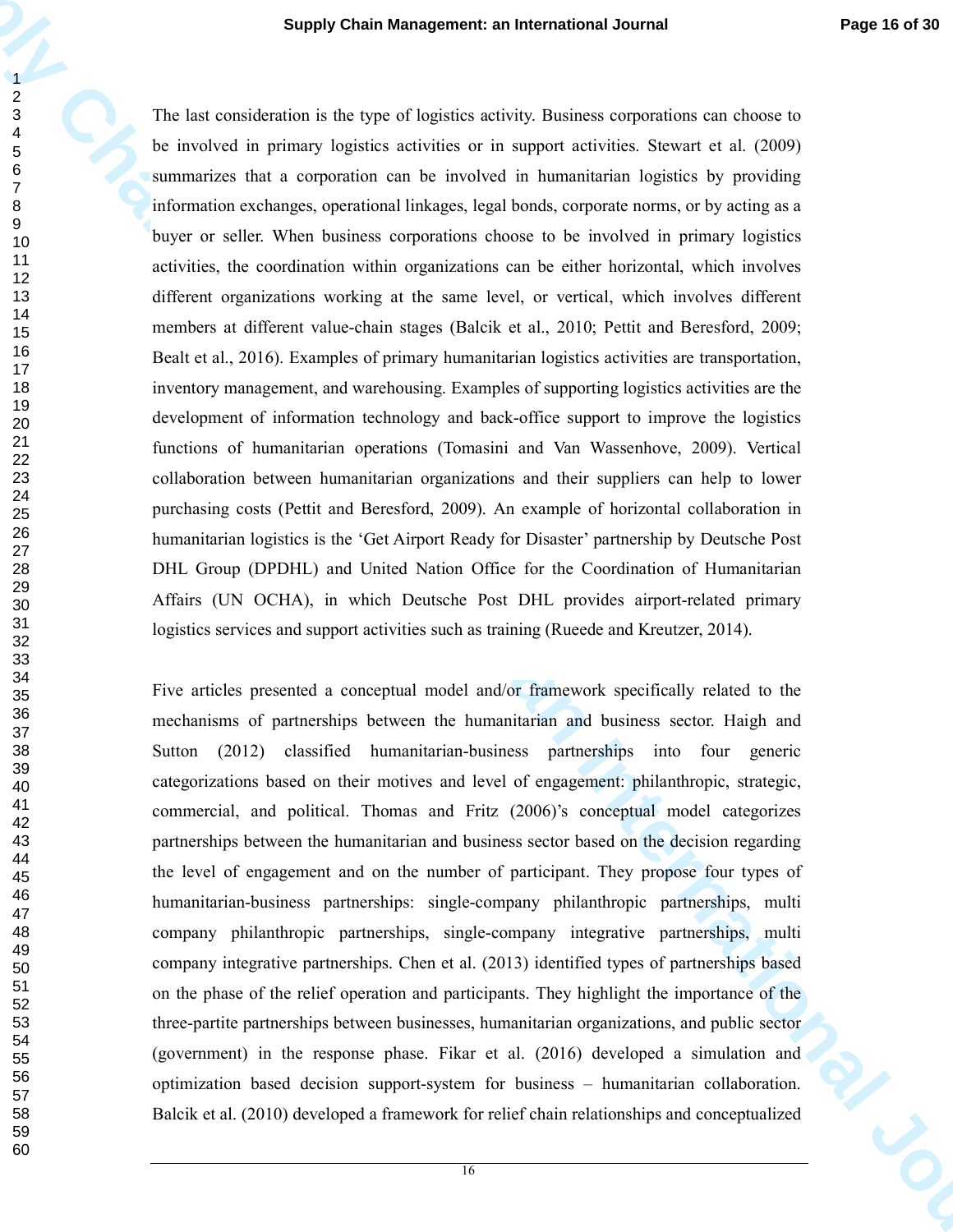that the collaboration between humanitarian and business actors can involve single/multiple humanitarian organizations and single/multiple business corporations. In this model the commitment between the two sectors can be philanthropic and commercial.

## 4. The potential outcomes of humanitarian-business partnerships in humanitarian logistics

**Fage 17 of 180**<br>**Supply Chain Management: an International Journal<br>
1<br>
Supply Chain Management: an International Action international Supplements<br>
1<br>
Supply Chain Management: an international Action international Suppleme** We found only eight articles in our sample that related to the expected outcomes of humanitarian-business partnerships in humanitarian logistics (See **Table 2**). Partnerships with the business sector are expected to provide learning opportunities for the humanitarian sector as well as the business sector (Tomasini and Van Wassenhove, 2009; Thomas and Fritz, 2006). For the humanitarian sector, the expected outcomes of humanitarian-business partnerships in humanitarian logistics are mostly related to the improvement of the efficiency and capabilities of humanitarian logistics. Partnerships can help humanitarian organizations expand their logistical capabilities by providing insights into how corporations master the logistics process (Schulz and Blecken, 2010; Van Wassenhove, 2006; Fikar et al., 2016). For the business sector, engagement in humanitarian-business partnerships provides companies with an opportunity to show their corporate responsiveness and CSR and thereby improve their reputations (Muller and Kräussl, 2011). We found only three examples of outcomes of humanitarian-business partnerships from case studies. The first was the partnership between TNT and WFP (called "Moving the World"), which demonstrated that long-term partnerships can contribute to an increase in the capacity of aid networks and can enhance the core competencies of both parties (Maon et al., 2009 ; Van Wassenhove, 2006). The second is the partnership between DPDHL and UN OCHA, which solved the problem of the presence of bottlenecks and unsolicited relief items at airports and thus improved the effectiveness of humanitarian distribution networks (Rueede and Kreutzer, 2014). The third is the partnerships between American Red Cross and Abbot Laboratories that increased the visibility of the supply chain (Thomas and Fritz, 2006)

## **5. Challenges and future research agenda**

The fundamental principle of supply-chain collaboration is the exchange of information and the application of shared knowledge to decrease uncertainty, increase visibility, increase operational effectiveness and efficiency, and enhance customer service. Humanitarianbusiness partnerships in humanitarian logistics are still far from effective. Our research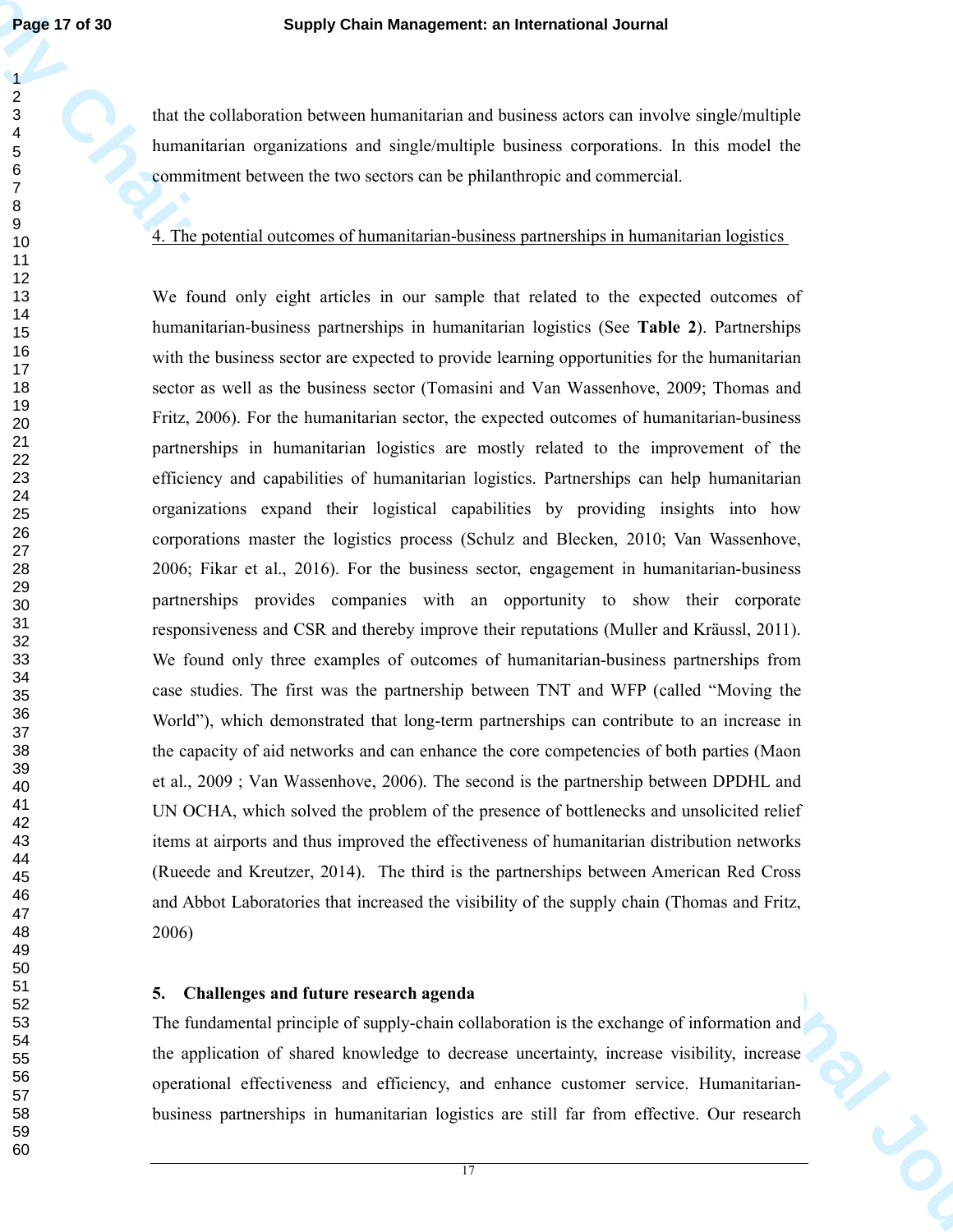identifies several challenges on the road to achieve effective and efficient collaboration between humanitarian organization and business corporations in the area of supply-chain management.

**Supply Chain Management: an International Journal Progre 48 of 30<br>
Supply Chain Management: an International International Chain Chain Chain Chain Chain Chain Chain Chain Chain Chain Chain Chain Chain Chain Chain Chain Ch** The first challenge for humanitarian organizations relates to differences in mandates and goals. Humanitarian agencies are mandated by their vision of saving lives (Van Wassenhove, 2006). The strategic goals of managing humanitarian supply chains relate to cost reduction, capital reduction, and service improvement (Beamon and Balcik, 2008). Meanwhile, business organizations are mandated by their vision of acquiring profit. The strategic goals of the business sector are defined based on the financial returns delivered to shareholders (Beamon and Balcik, 2008). These conflicting goals may create challenges for multi-organizational collaboration. Directed by their mandate and vision, humanitarian agencies may therefore find it difficult to select partners in time-pressed situation (Kovács and Spens, 2009).

The second challenge relates to differences in working rhythms, culture, and individual perspective (Haigh and Sutton, 2012; Maon et al., 2009; Schulz and Blecken, 2010; Bealt et al., 2016). For humanitarian organizations, partnerships with business corporations could bring cultural and technical problems (Haigh and Sutton, 2012). In contrast to commercial companies, where managing a supply chain with multiple partners has become mainstream, humanitarian organizations view supply-chain management as an individual responsibility—a perspective that can become a barrier to effective collaboration (Schulz and Blecken, 2010).

The third challenge relates to trust and negative perceptions. Humanitarian organizations can be wary of working with the business sector because they need to be seen as independent (Rueede and Kreutzer, 2014; Pettit and Beresford, 2009; Thomas and Fritz, 2006). At the same time, business corporations can be wary of working with the humanitarian sector because they perceive it to lack both capabilities and professionalism (Rueede and Kreutzer, 2014; Thomas and Fritz, 2006; Bealt et al., 2016).

The fourth challenge relates to the resources available for developing partnerships. Because humanitarian-sector donors and business corporations are sometimes uncomfortable with paying upfront costs for an uncertain event (e.g. a natural disaster), funding allocated to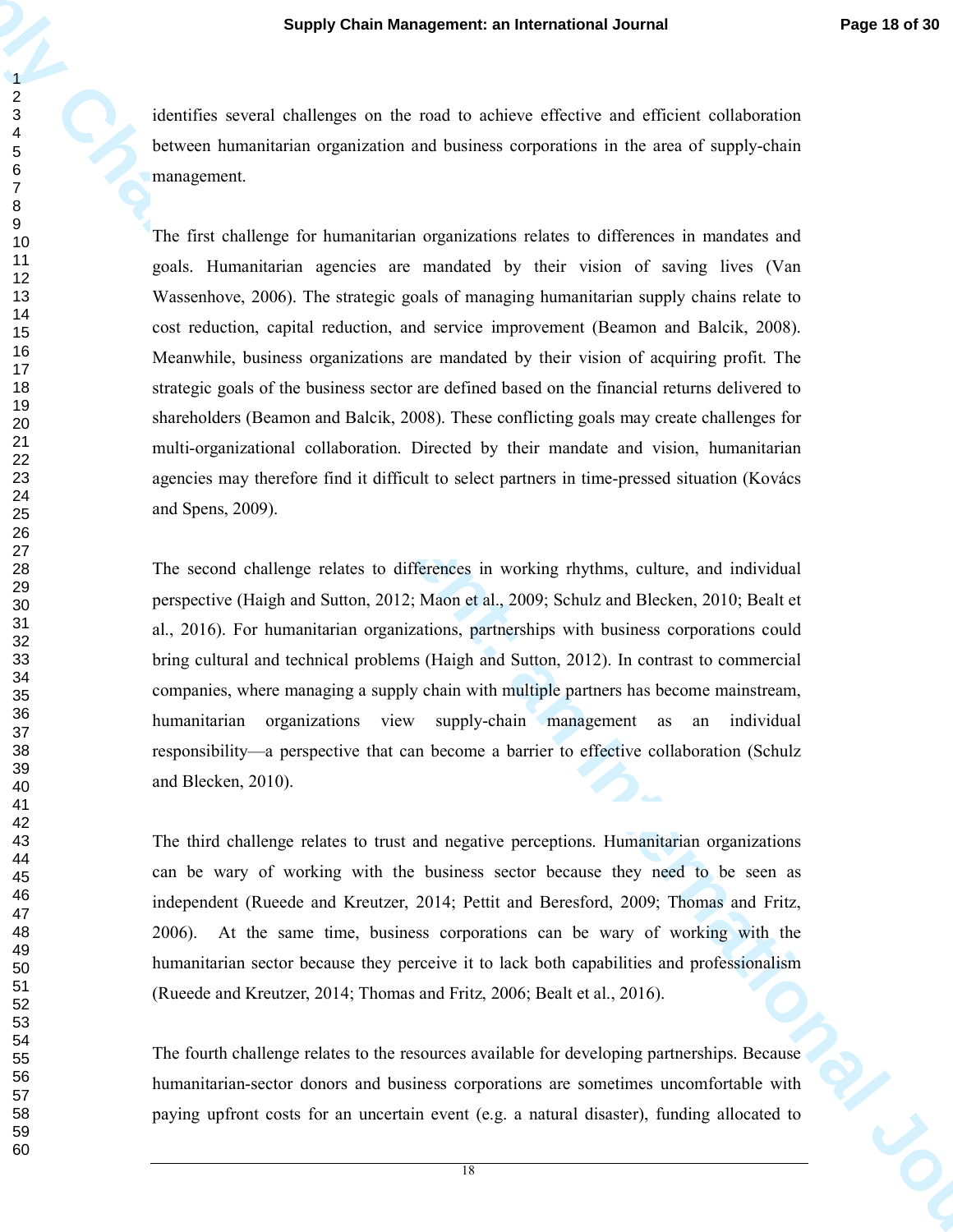building partnerships in the preparedness phase can be relatively small (Fawcett and Fawcett, 2013; Tatham and Pettit, 2010). Because uncertainty related to the prediction of upcoming disasters weakens pre-planning efforts among the diverse participants, many humanitarian collaborations are still mostly ad hoc (Fawcett and Fawcett, 2013).

The next challenge relates to minimizing the negative impact of cross-sector partnerships on the bottom line of business partners, as well as on daily business activities (Rueede and Kreutzer, 2014). For example, DPDHL avoided providing transportation capacity or handling distributional tasks within a particular disaster zone as it calculated that this could disturb its daily business activities (Rueede and Kreutzer, 2014). For security reasons it also limited the deployment of its employees to relief operations (Rueede and Kreutzer, 2014). Thus, even when a partnership has been built and both parties have overcome problems related to coordination and cultural differences, they will still have to deal with the dynamic and uncertain environment of the humanitarian sector (Rueede and Kreutzer, 2014; Stewart et al., 2009).

The challenges and opportunities identified above were discussed in interviews with experts from practice. We aimed to interview experts from a humanitarian organization active in humanitarian relief and from an organization aimed at supporting the improvement of the humanitarian sector to respond to and recover from disasters (to provide a broader view on the issue). In total we interviewed one person from a humanitarian organization and two from a supporting organization. Because of confidentiality reasons we are neither able to disclose names of the interviewees nor of the organizations.

**Fage 13 of 30**<br>**Supply Chain Management: an International Journal<br>
2<br>
Supply Chain and Petra, 2011). Hence an International Supply Chain and Fage 13 of the state of the state of the state of the state of the state of the** All interviewees recognized the challenges identified above in the literature review. The interviewees specifically indicated that cultural differences between the business sector and the humanitarian sector compose a very important issue that needs to be overcome. In a recent example from the Middle East in the area of cash distribution, an interviewee indicated that the humanitarian people involved were afraid to work with the private sector because they did not understand the way of working of the private sector nor did they want to be seen as incompetent by the private sector. Another interviewee argued that this may go as far as the humanitarian sector sometimes hiding their partnerships with the private sector because they are afraid of the reaction of other stakeholders (including the society they are active in). One interviewee also stated that a key challenge is that both organizations have different motives for being engaged in humanitarian relief activities: aims of the private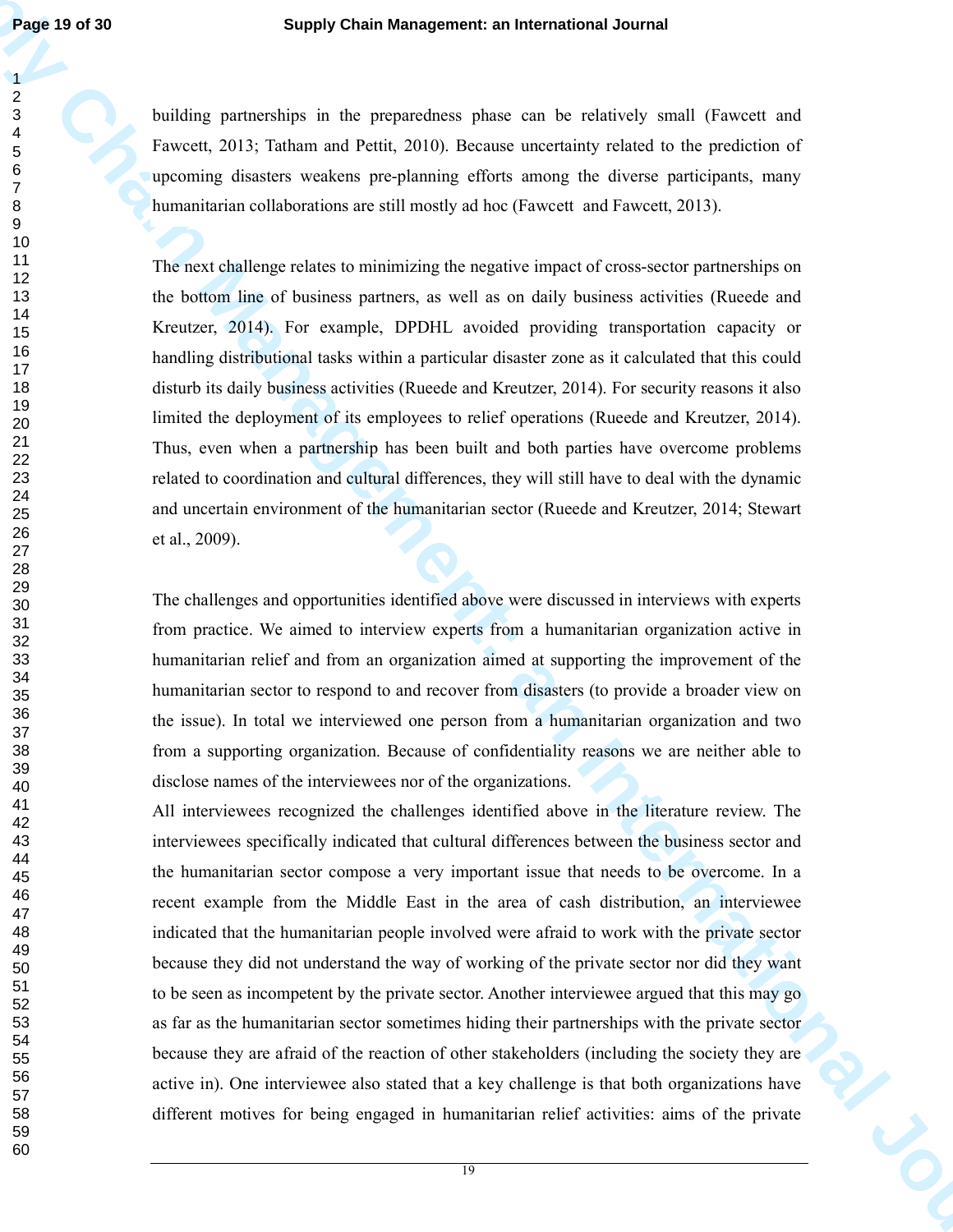**Supply Chain Management: an International Journal Progress of a state of the state of the state of the state of the state of the state of the state of the state of the state of the state of the state of the state of the s** sector are to make a profit (directly or indirectly) whereas that is not the objective of a humanitarian organization. Our discussion with the three experts also revealed that the word 'partnership' is used to identify different types of settings. One interviewee indicated that for example in cash distribution the cooperation between the provider of the systems needed to distribute cash (such as the cards and the infrastructure) and the humanitarian organization responsible for cash distribution is sometimes argued to be a partnership. However, in reality this is rather a vendor-buyer relationship because the objectives of the two organizations are different (making a profit for the vendor of cash distribution services vs. providing relief for the humanitarian organization buying the cash distribution services). It was also argued that many private companies have a desire to contribute to humanitarian relief but humanitarian organizations argue it takes long to get to know the humanitarian sector – time that a private organization may not have or may not be willing to spend. As a result humanitarian organizations have a tendency to focus on obtaining cash donations from the private sector rather than establishing long-term partnerships with the private sector. In any case, the interviewees particularly emphasized the need to develop Key Performance Indicators (KPIs) in humanitarian logistics in order to determine the success of partnerships. Such KPIs will help humanitarian organizations to talk the same language as the private sector, something that may be of use in overcoming the cultural divide between the two sectors.

### Research agenda

Our research indicates that there has been scant research on partnerships between humanitarian and business organizations in humanitarian logistics. In particular, there is a lack of empirical research and case studies focusing on the outputs and outcomes of these partnerships. We propose the following research agenda:

*(1) Understanding factors that affect the effective development of cross-sector partnerships between humanitarian organizations and business corporations.* 

Our research shows that the discussion on the adoption of cross-sectors partnerships in humanitarian logistics is aimed primarily at understanding the reasons and motivations for partnerships. Some of the major problems in developing effective cross sector collaboration between the humanitarian and the business sector include conflicts in mandate, culture, organizational structure, as well as lack of trust and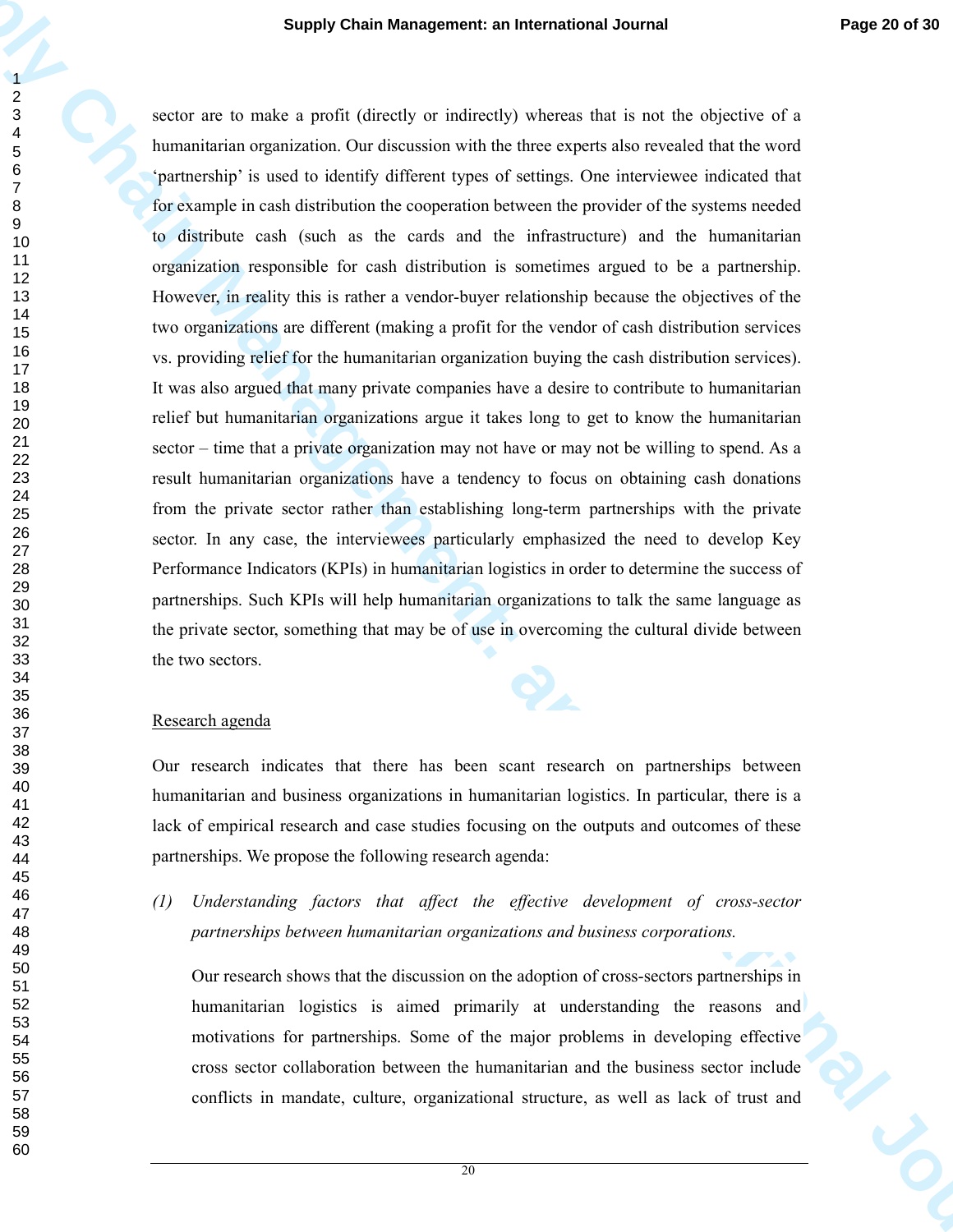understanding (Beamon and Balcik, 2008; Rueede and Kreutzer, 2014; Van Wassenhove, 2006). Our study finds that there is lack of research and case studies on how the two sectors can initiate partnerships, which resources should be allocated, which risks should be shared, which strategy should be taken to overcome the crosssector conflicts, how to identify common goals and strategies, and which performance metrics should be developed.

*(2) Understanding which situations require which type of partnership mechanisms to support the management of humanitarian logistics.* 

Several mechanisms of humanitarian-business partnerships have been identified by researchers (Kovács and Spens, 2009; Maon et al., 2009; Oloruntoba and Gray, 2009). However, empirical studies are needed to assess how businesses are dealing with various options, as well as to examine the clustering of mechanisms. It is also not entirely clear which factors affect the decision to choose certain mechanisms in certain situations, and which performance metrics need to be established to monitor the effectiveness of a mechanism.

*(3) Measuring output and outcomes of humanitarian-business partnerships on the performance of humanitarian logistics.* 

**Supply Chain Management: an International Journal Value of the Control Chain Chain Chain Compared and Chain Chain Chain Chain Chain Chain Chain Chain Chain Chain Chain Chain Chain Chain Chain Chain Chain Chain Chain Chai** Our study finds that the discussion of outputs and outcomes of humanitarian-business partnerships related to the performance of humanitarian logistics (including impacts on beneficiaries) still lacks empirical support. In our study we mentioned only two case studies from Maon et al., (2009) and Rueede and Kreutzer (2014). A set of performance metrics needs to be built to measure the success of partnerships. As the measurement of impact is at the core of the humanitarian sector (Abidi et al., 2014), this can be integrated with the impact measurement of relief operations to targeted beneficiaries.

## **6. Conclusion**

We find that while the importance of humanitarian-business partnerships has been suggested by many articles (Maon et al., 2009; Scholten et al., 2010; Thomas and Fritz, 2006; Tomasini and Van Wassenhove, 2009), partnerships between humanitarian organizations and business corporations in managing humanitarian supply chain is an area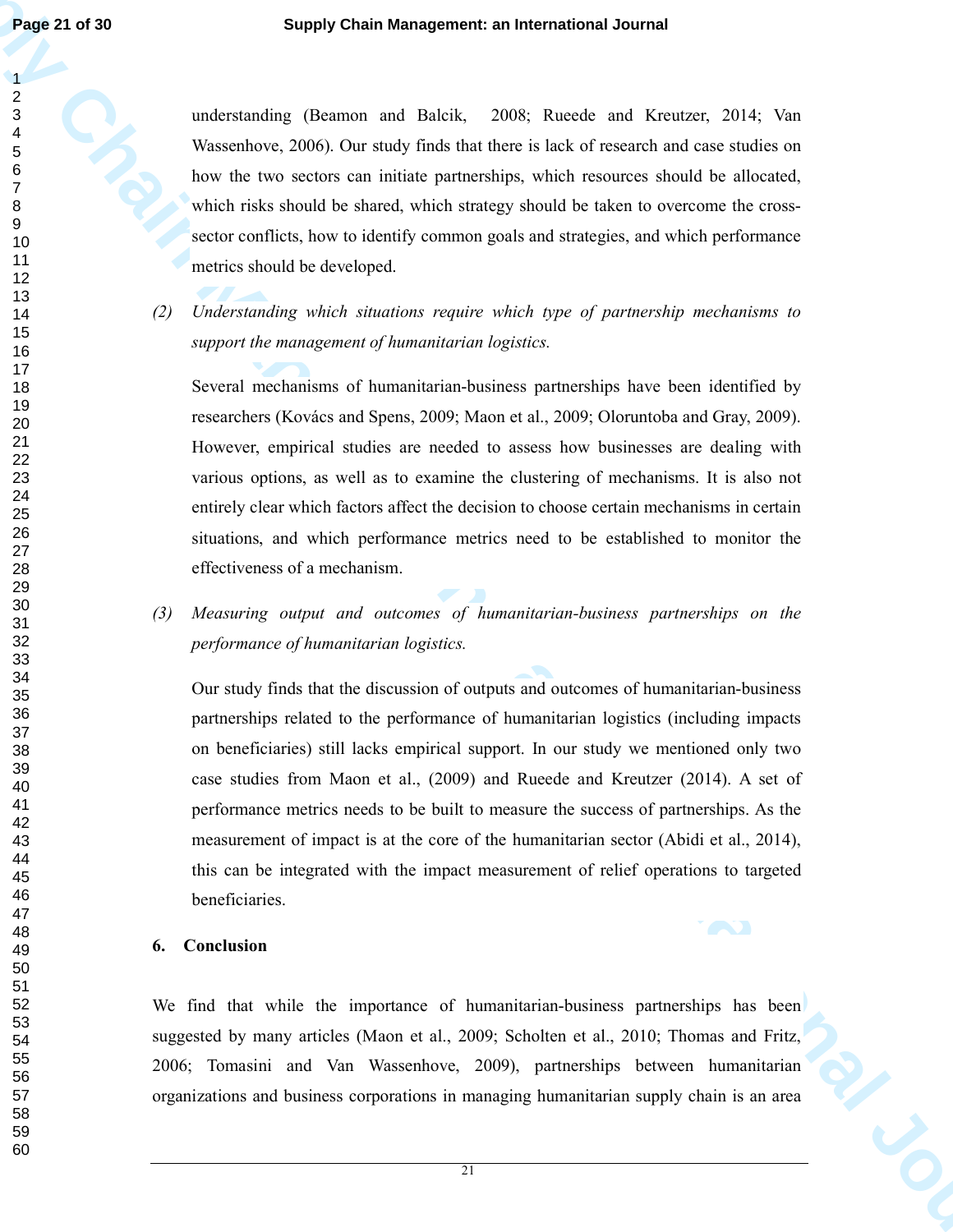in need of further research. This study was aimed at understanding the state of the art of partnerships between humanitarian organizations and business corporations in humanitarian logistics using a systematic literature review method as proposed by Denyer and Tranfield (2009). We found that there is a lack of clarity in the use of 'partnership', 'coordination', 'collaboration', and 'relationship' to explain the engagement between the business sector and the humanitarian sector in humanitarian logistics as these terms are used interchangeability by researchers.

Our descriptive study showed that the idea of better collaboration between the humanitarian sector and business sector in humanitarian logistics has emerged after the 2004 Tsunami, a finding supported by Beamon and Kotleba (2006) and Abidi et al. (2014). Our study shows that multiple research methodologies have been used to contribute to the topic. Among the researchers, we found that researchers from Europe and the US have contributed most to the idea, followed by those from Australia and Asia.

Using the CIMO logic, in this research we described the context of humanitarian logistics and the need for adoption of cross-sector partnerships in humanitarian logistics. We also described the potential resources that each sector can contribute to cross-sector partnerships; discussed the mechanisms of partnerships between the humanitarian sector and business sector; and determined potential outcomes for each sector.

**Supply Chain Management: an International Journal Page 22 et 30<br>
A monet of further reasonable this study was a model of methodine of the sum of the anti-<br>**  $\frac{2}{5}$  **monet of the study of the study contents and contents a** We found that partnerships between humanitarian organization and business corporations in managing humanitarian logistics still face many challenges. We discussed that particularly the measurement of the success of these partnerships is a challenge that may help humanitarian organizations to talk the same language as the private sector. Having appropriate KPIs may be of use in overcoming the cultural divide between the two sectors. Finally, we proposed three future research agenda topics in this field: understanding factors that affect the effective development of cross-sector partnerships between humanitarian organizations and business corporations; understanding which situations require which type of partnership mechanisms to support the management of humanitarian logistics; and measuring outputs and outcomes of humanitarian-business partnerships on the performance of humanitarian logistics.

ACKNOWLEDGEMENT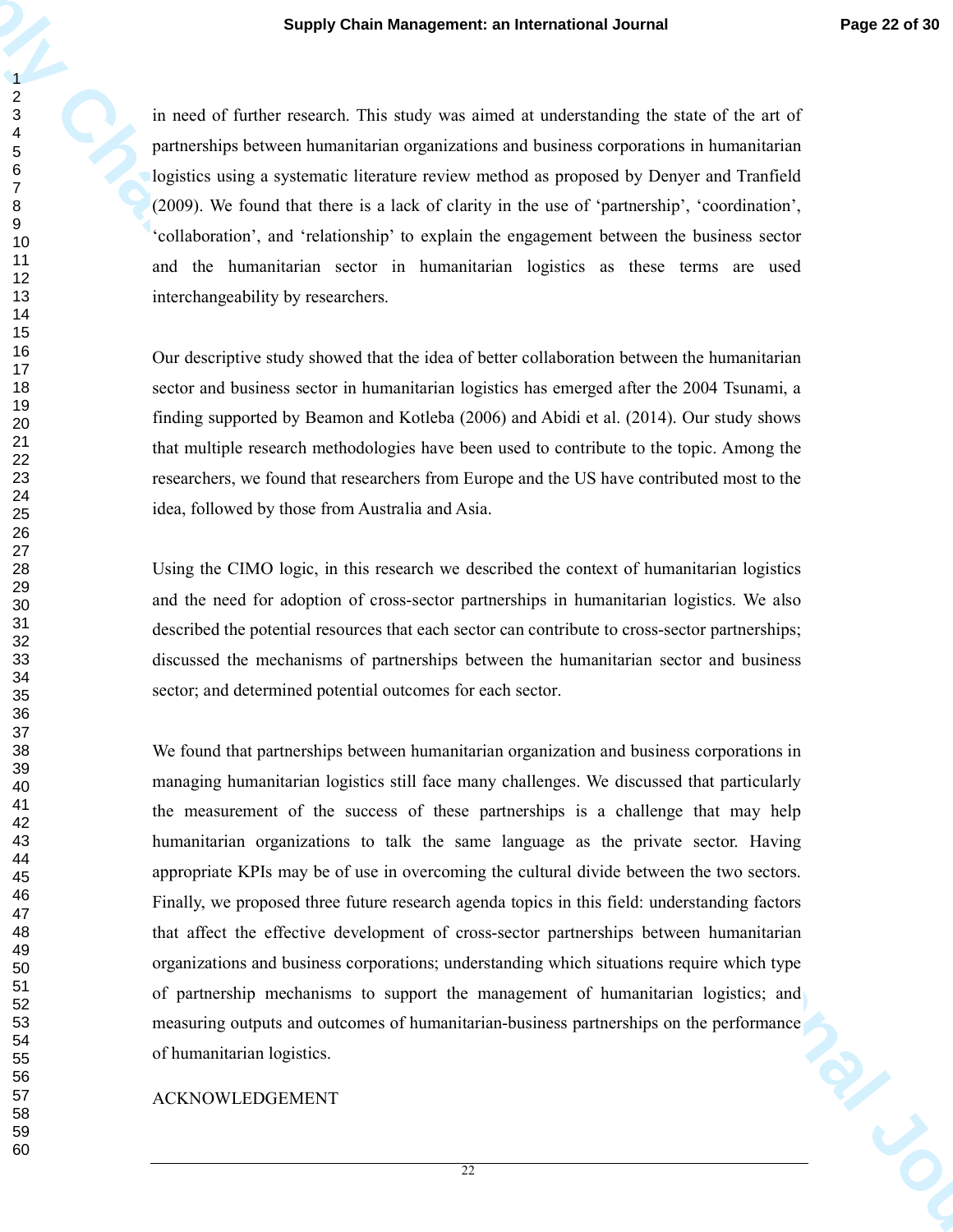The authors would like to thank the three interviewees from the humanitarian sector for their input on such short notice.

# **REFERENCE**

- Abidi, H., de Leeuw, S., & Klumpp, M. (2014). Humanitarian supply chain performance management: a systematic literature review. *Supply Chain Management,* Vol. 19 No. 5/6, pp. 592-608.
- Akhtar, P., Marr, N.E., & Garnevska, E.V. (2012). Coordination in humanitarian relief chains: chain coordinators. *Journal of Humanitarian Logistics and Supply Chain Management,* Vol. 2 No. 1, pp. 85–103.
- Altay, N., & Pal, R. (2014). Information diffusion among agents: implications for humanitarian operations. *Production and Operations Management*, Vol. 23 No. 6, pp. 1015–27.
- Balcik, B., Beamon, B. M., Krejci, C. C., Muramatsu, K. M., & Ramirez, M. (2010). Coordination in humanitarian relief chains: practices, challenges and opportunities. *International Journal of Production Economics,* Vol. 126 No. 1, pp. 22–34.
- **Fage 21 of 30**<br>
Supply Chain Management: an International Journal<br>
The radius value of the control of the properties of the base chain the base of the control of the control of the control of the control of the control o Beallt, J., Fernández Barrera, J.C., & Mansouri, S.A. (2016). Collaborative relationships between logistics service providers and humanitarian organizations during disaster relief operations. *Journal of Humanitarian Logistics and Supply Chain Management,*  Vol. 6 No. 2, pp. 118 - 144.
	- Beamon, B. M., & Balcik, B. (2008). Performance measurement in humanitarian relief chains. *The International Journal of Public Sector Management,* Vol. 21 No. 1, pp. 4– 25.
	- Beamon, B. M., & Kotleba, S. A. (2006). Inventory management support systems for emergency humanitarian relief operations in South Sudan. *International Journal of Logistics Management,* Vol. 17 No. 2, pp.187–212.
	- Bolumole, Y. A. (2001). The supply chain role of third-party logistics providers. *International Journal of Logistics Management,* Vol. 12 No. 2, pp. 87–102.
	- Chandes, J., & Paché, G. (2010). Investigating humanitarian logistics issues: from operations management to strategic action. *Journal of Manufacturing Technology Management,* Vol. 21 No. 3, pp. 320–40.
	- Charles, A., Lauras, M., & Van Wassenhove, L. (2010). A model to define and assess the agility of supply chains: building on humanitarian experience. *International Journal of Physical Distribution* & *Logistics Management,* Vol. 40 No. 8/9, pp. 722–41.
	- Chen, J., Chen, T.H.Y., Vertinsky, I., Yumagulova, L., and Park, C. (2013). Public–private partnerships for the development of disaster resilient communities. *Journal of Contingencies and Crisis Management*, Vol 21 No. 3, pp.130-143.
	- Clarke, A., & Fuller, M. (2010). Collaborative strategic management: strategy formulation and implementation by multi-organizational cross-sector social partnerships. *Journal of Business Ethics,* Vol. 94 No. 1, pp. 85–101.
	- Colicchia, C., & Strozzi, F. (2012). Supply chain risk management: A new methodology for a systematic literature review. *Supply Chain Management,* Vol. 17 No. 4, pp. 403–18.
	- Cozzolino, A., Rossi, S., & Conforti, A. (2012). Agile and lean principles in the humanitarian supply chain. *Journal of Humanitarian Logistics and Supply Chain Management,* Vol. 2 No. 1, pp. 16–33.
	- David, R. J., & Han, S. K. (2004). A systematic assessment of the empirical support for transaction cost economics. *Strategic Management Journal,* Vol. 25 No. 1, pp. 39–58.
	- De la Torre, N., Espinosa, M.M., & Domínguez, M. (2016). Rapid prototyping in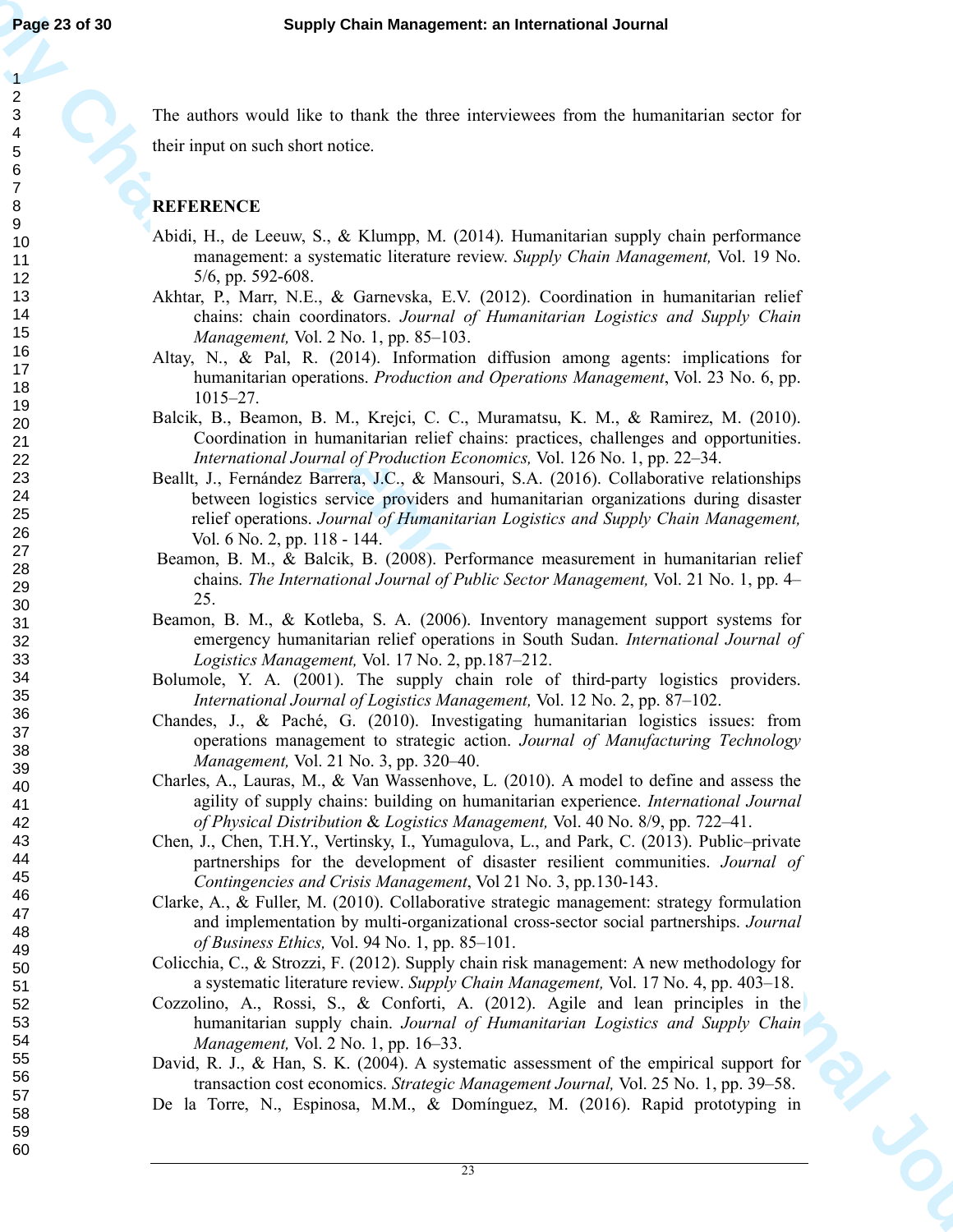humanitarian aid to manufacture last mile vehicles spare parts: an implementation plan. *Human Factors and Ergonomics in Manufacturing and Service Industries*, Vol. 26 No.5, pp.533-540.

- Denyer, D., & Tranfield, D. (2009). "Producing a systematic review", in Buchanan, D., & Bryman, A. (Eds), *The Sage Handbook of Organizational Research Methods*, Sage Publications Ltd, London, pp. 671-689.
- Fabbe-Costes, N., & Jahre, M. (2007). Supply chain integration improves performance: the emperor's new suit? *International Journal of Physical Distribution* & *Logistics Management,* Vol. 37 No. 10, pp. 835–55.
- Fikar, C., Gronalt, M. & Hirsch, P. (2016). A decision support system for coordinated disaster relief distribution. *Expert Systems with Applications*, Vol *57*, pp.104-116.
- Fawcett, A. M., & Fawcett, S. E. (2013). Benchmarking the state of humanitarian aid and disaster relief. *Benchmarking,* Vol. 20 No. 5, pp. 661 – 692.
- Supply Chain Management: an International Journal Proposition 1987<br>
Supply Chain Management: an International Journal Proposition 1987<br>
Supply Chain Management: and the variation of the variation of the symbol Chain Manage Haigh, R., & Sutton, R. (2012). Strategies for the effective engagement of multi-national construction enterprises in post-disaster building and infrastructure projects. *International Journal of Disaster Resilience in the Built Environment,* Vol. 3 No. 3, pp. 270–82.
	- Heaslip, G. (2013). Services operations management and humanitarian logistics. *Journal of Humanitarian Logistics and Supply Chain Management,* Vol. 3 No. 1, pp. 37–51.
	- Jahre, M., & Jensen, L. (2010). Coordination in humanitarian logistics through clusters. *International Journal of Physical Distribution* & *Logistics Management,* Vol. 40 No. 8/9, pp. 657–74.
	- Jensen, L. (2012). Humanitarian cluster leads: lessons from 4PLs. *Journal of Humanitarian Logistics and Supply Chain Management,* Vol. 2 No. 2, pp. 148–60.
	- Jerbi, Scott. (2012), Assessing the roles of multi-stakeholder initiatives in advancing the business and human rights agenda, *International Review of the Red Cross,* Vol. 94 No. 887, pp. 1027–46.
	- Kovács, G., & Spens, K. M. (2007). Humanitarian logistics in disaster relief operations. *International Journal of Physical Distribution* & *Logistics Management,* Vol. 37 No. 2, pp. 99–114.
	- Kovács, G., & Spens, K. (2009). Identifying challenges in humanitarian logistics. *International Journal of Physical Distribution* & *Logistics Management,* Vol. 39 No. 6, pp. 506–28.
	- Kovács, G., & Spens, K. M. (2011). Humanitarian logistics and supply chain management: the start of a new journal. *Journal of Humanitarian Logistics and Supply Chain Management,* Vol. 1 No. 1, pp. 5–14.
	- Kumar, S., and Havey, T. (2013). Before and after disaster strikes: a relief supply chain decision support framework. *International Journal of Production Economics*, Vol. 145 No. 2, pp. 613–29.
	- Kusumasari, B., & Alam, Q. (2012). Local wisdom-based disaster recovery model in indonesia. *Disaster Prevention and Management,* Vol. 21 No. 3, pp. 351–69.
	- Liu, S., Duffy, A. H., B., Whitfield, R. I., and Boyle, I. M. (2010). Integration of decision support systems to improve decision support performance. *Knowledge and Information Systems,* Vol. 22 No. 3, pp. 261–86.
	- Lu, Q., Goh, M., & De Souza, R. (2013). Learning mechanisms for humanitarian logistics. *Journal of Humanitarian Logistics and Supply Chain Management,* Vol. 3 No. 2, pp. 149–60.
	- Maon, F., Lindgreen, A., & Vanhamme, J. (2009). Developing supply chains in disaster relief operations through cross-sector socially oriented collaborations: a theoretical model. *Supply Chain Management,* Vol. 14 No. 2, pp. 149 – 164.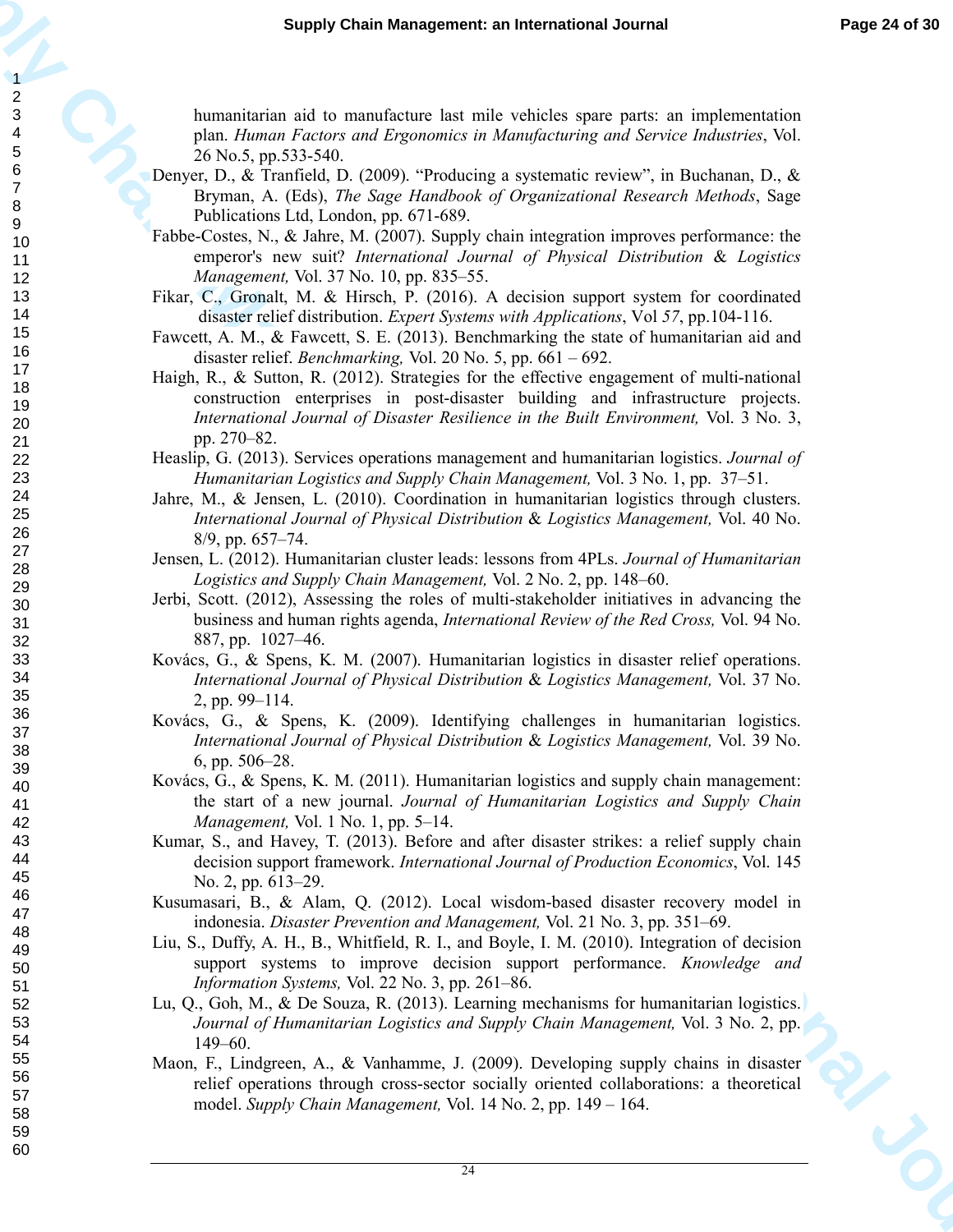Maldonado, E. A., Maitland, C. F., & Tapia, A. H. (2010). Collaborative systems development in disaster relief: the impact of multi-level governance. *Information Systems Frontiers,* Vol. 12 No. 1, pp. 9-27.

- Mazzocato, P., Thor, J., Bäckman, U., Brommels, M., Carlsson, J., Jonsson, F., et al. (2014). Complexity complicates lean: lessons from seven emergency services. *Journal of Health Organization and Management,* Vol. 28 No. 2, pp. 266–88.
- McGoldrick, C. (2011). The future of humanitarian action: an ICRC perspective. *International Review of the Red Cross,* Vol. 93 No. 884, pp. 965–91.
- McLachlin, R., & Larson, P. D. (2011). Building humanitarian supply chain relationships: lessons from leading practitioners. *Journal of Humanitarian Logistics and Supply Chain Management,* Vol. 1 No. 1, pp. 32–49.
- Muller, A., & Kräussl, R. (2011). The value of corporate philanthropy during times of crisis: the sensegiving effect of employee involvement. *Journal of Business Ethics,* Vol. 103 No. 2, pp. 203–20.
- Muller, A., & Whiteman, G. (2009). Exploring the geography of corporate philanthropic disaster response: a study of fortune global 500 firms. *Journal of Business Ethics,* Vol. 84 No. 4, pp. 589–603.
- Oloruntoba, R., & Gray, R. (2006). Humanitarian aid: an agile supply chain? *Supply Chain Management,* Vol. 11 No. 2, pp. 115–20.
- Oloruntoba, R., & Gray, R. (2009). Customer service in emergency relief chains. *International Journal of Physical Distribution* & *Logistics Management,* Vol. 39 No. 6, pp. 486–505.
- Pazirandeh, A., & Herlin, H. (2014). Unfruitful cooperative purchasing. *Journal of Humanitarian Logistics and Supply Chain Management,* Vol. 4 No.1, pp. 24-42.
- Pettit, S., & Beresford, A. (2009). Critical success factors in the context of humanitarian aid supply chains. *International Journal of Physical Distribution* & *Logistics Management,* Vol. 39 No. 6, pp. 450 – 468.
- Pilbeam, C., Alvarez, G., & Wilson, H. (2012). The governance of supply networks: a systematic literature review. *Supply Chain Management,* Vol. 17 No. 4, pp. 358–76.
- Rossi, S., Colicchia, C., Cozzolino, A., & Martin, C. (2013). The logistics service providers in eco-efficiency innovation: an empirical study. *Supply Chain Management,* Vol. 18 No. 6, pp. 583-603.
- Rousseau, D. M., Manning, J., & Denyer, D. (2008). 11 Evidence in Management and Organizational Science: assembling the Field's Full Weight of Scientific Knowledge through Syntheses, *The Academy of Management Annals*, Vol. 2 No 1, pp. 475–515.
- Rueede, D., & Kreutzer, K. (2014), Legitimation work within a cross-sector social partnership, *Journal of Business Ethics,* Vol. 128 No.1, pp. 39–58.
- Scholten, K., Sharkey S. P., & Fynes, B. (2010). (Le)agility in humanitarian aid (NGO) supply chains. *International Journal of Physical Distribution* & *Logistics Management,* Vol. 40 No. 8/9, pp. 623–35.
- Schulz, S. F., & Blecken, A. (2010). Horizontal cooperation in disaster relief logistics: benefits and impediments. *International Journal of Physical Distribution and Logistics Management,* Vol. 40 No. 8/9, pp. 636–56.
- Selsky, J. W., & Parker, B. (2005). Cross-sector partnerships to address social issues: challenges to theory and practice. *Journal of Management,* Vol. 31 No. 6, pp. 849– 73.
- Simatupang, T. M., & Sridharan, R. (2005). An integrative framework for supply chain collaboration. *International Journal of Logistics Management,* Vol. 16 No. 2, pp. 257–74.
- Stewart, G. T., Kolluru, R., & Smith, M. (2009). Leveraging public-private partnerships to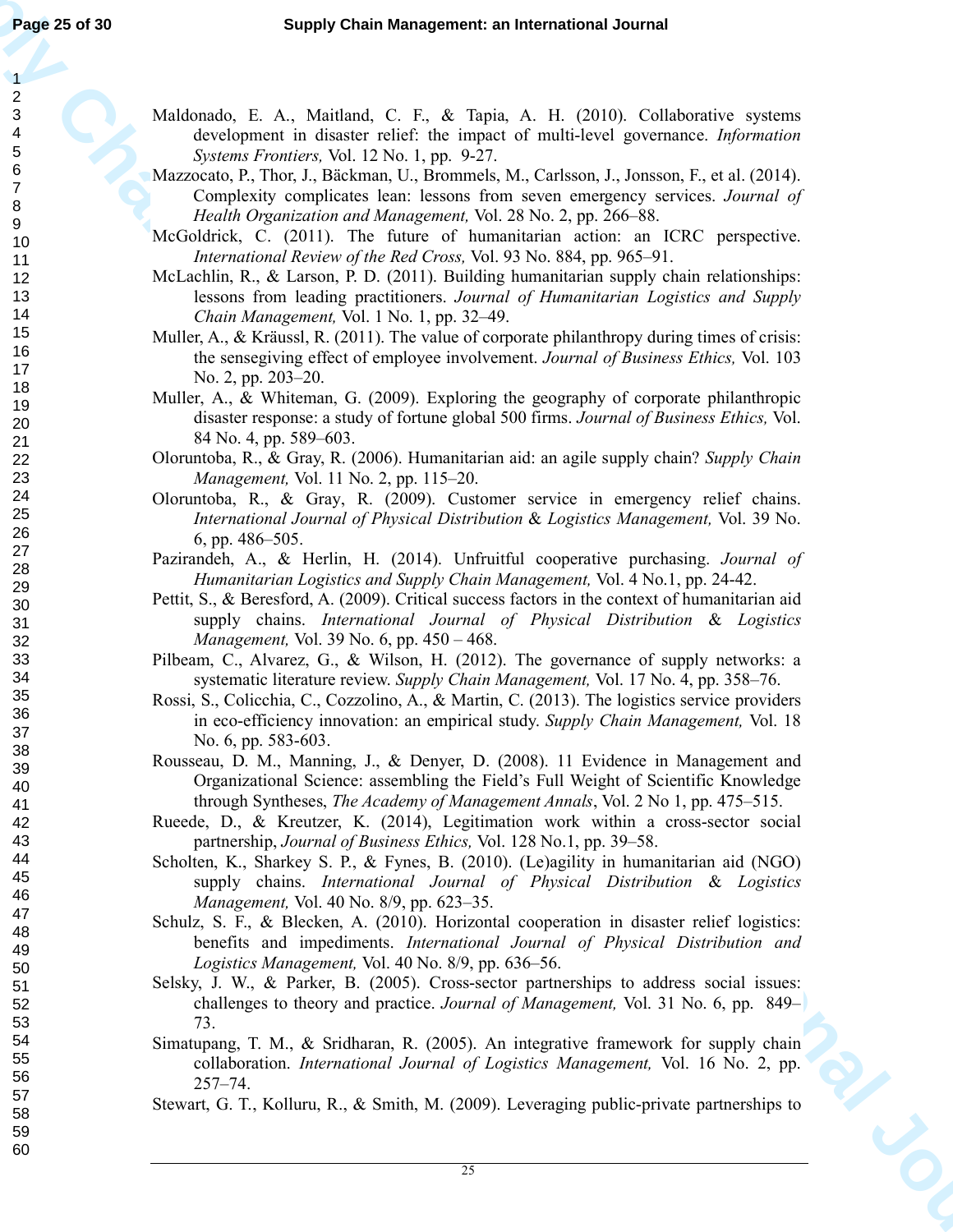improve community resilience in times of disaster. *International Journal of Physical Distribution* & *Logistics Management,* Vol. 39 No. 5, pp. 343–64.

- Tatham, P. H., & Pettit, S. J. (2010). Transforming humanitarian logistics: The journey to supply network management. *International Journal of Physical Distribution and Logistics Management,* Vol. 40 No. 8/9, pp. 609–22.
- Tatham, P., & Spens, K. (2011). Towards a humanitarian logistics knowledge management system. *Disaster Prevention and Management,* Vol. 20 No. 1, pp. 6–26.
- Thomas, A., and Fritz, L. (2006). Disaster Relief, Inc., *Harvard Business Review*, 84 (*November 2006)*, pp. 114–22.
- Tomasini, R. M., & Van Wassenhove, L.,N. (2009). From preparedness to partnerships: case study research on humanitarian logistics. *International Transactions in Operational Research,* Vol. 16 No. 5, pp. 549–59.
- Vázquez-Carrasco, R., & López-Pérez, M. E. (2013). Small and medium-sized enterprises and corporate social responsibility: a systematic review of the literature. *Quality and Quantity,* Vol. 47 No. 6, pp. 3205–18.
- Waddell, S., and Brown, D. (1997). Fostering Intersectoral Partnering: a guide to Promoting Cooperation among Government, Business, and Civil Society Actors. *IDR Reports,*  Vol 13 No 3, pp. 1–26.
- Van Wassenhove, L.N. (2006). Humanitarian aid logistics: supply chain management in high gear. *The Journal of the Operational Research Society,* Vol. 57 No. 5, pp. 475– 89.

Supply Chain Management: an International Journal Traps<br>
Supply Chain Management: an International Management: and the stress of *Physical*<br>
Theory of Chain Management (Alexandre Management Chain Management Chain Managemen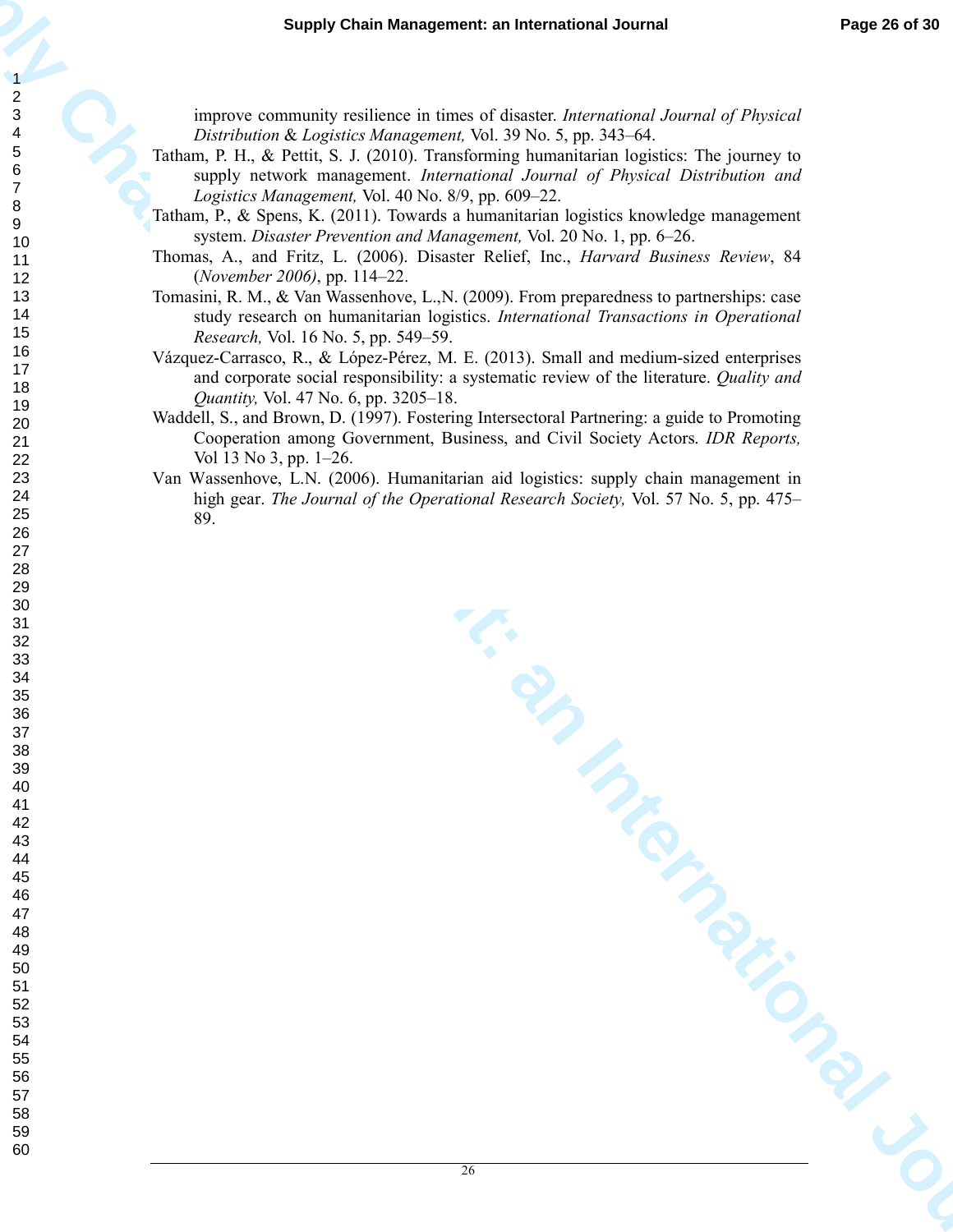



**Figure 1:** Locating Studies and Study Selection and Evaluation *(modified from Pilbeam et al., 2012; Abidi et al., 2014)* 



**Figure 2.** Number of Articles per Year

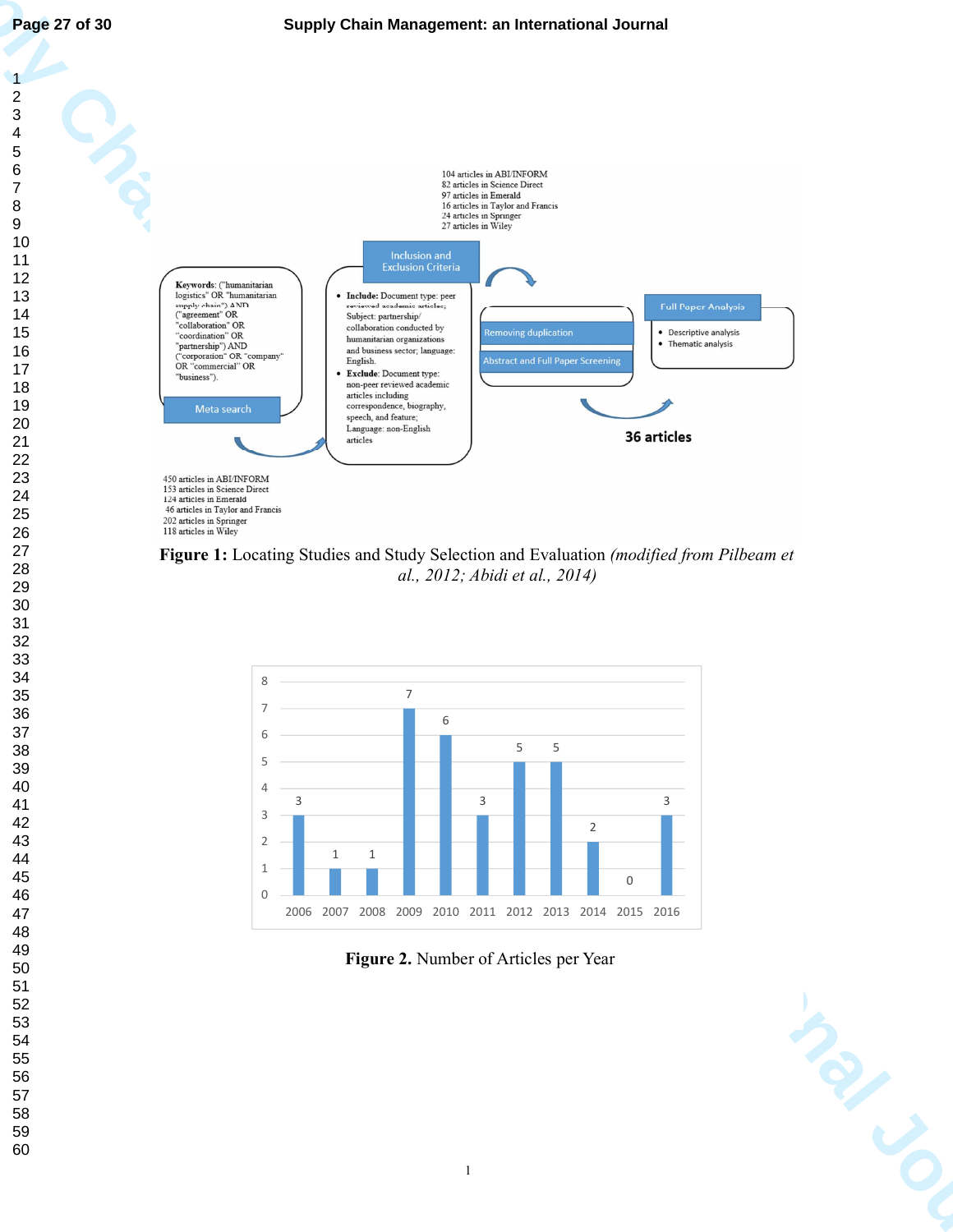







**Figure 4.** Number of Articles per Methodology

**Supplement: an International Journal**<br> **Supplement:** an International Journal<br>
Supplement: and Chain Management: and Chain Management: and Chain Management: and Chain Management: and Chain Management: and Chain Management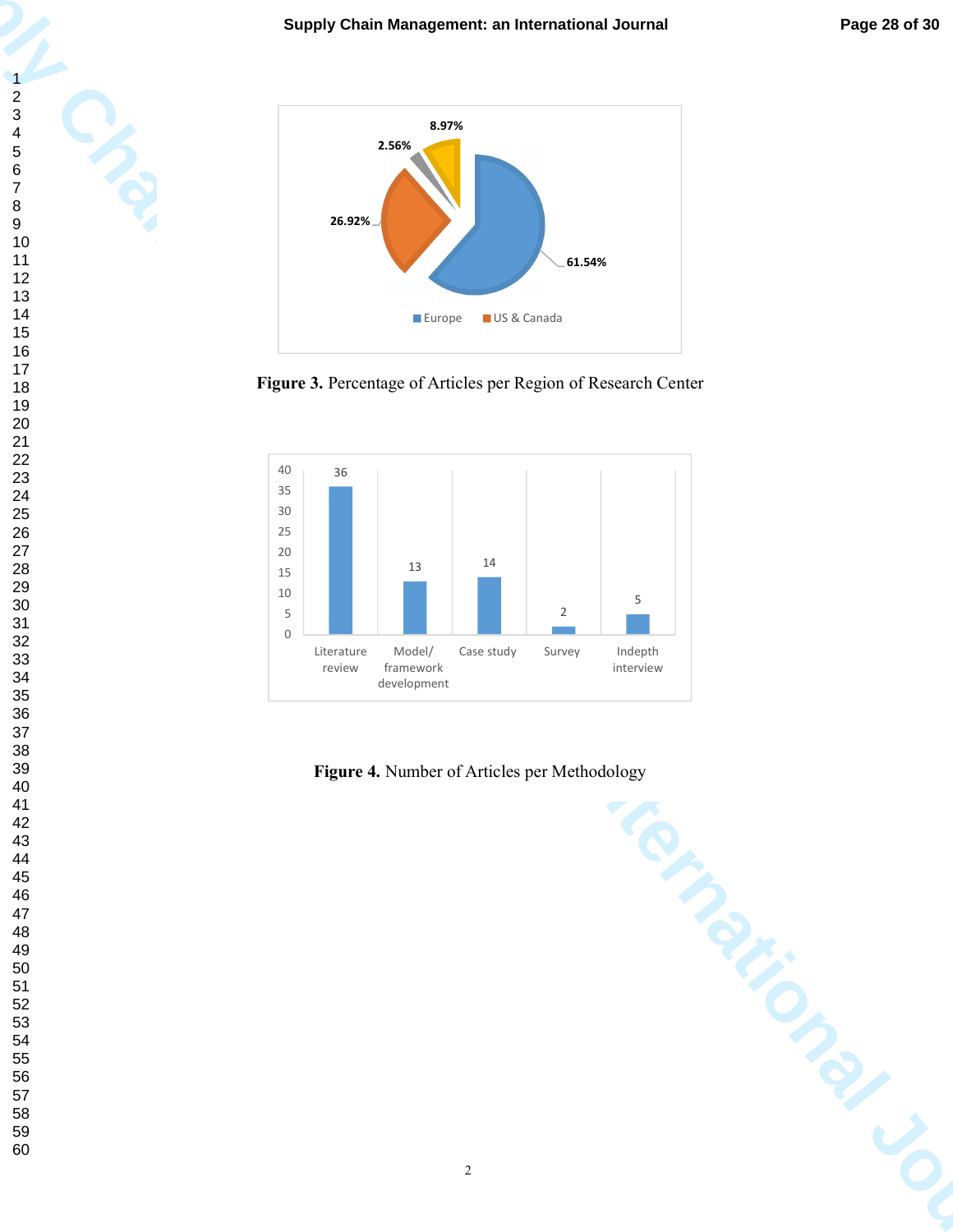| 1              |  |
|----------------|--|
|                |  |
| $\overline{c}$ |  |
|                |  |
|                |  |
|                |  |
|                |  |
|                |  |
|                |  |
|                |  |
|                |  |
|                |  |
|                |  |
|                |  |
|                |  |
|                |  |
|                |  |
|                |  |
|                |  |
|                |  |
|                |  |
|                |  |
|                |  |
|                |  |
|                |  |
|                |  |
|                |  |
|                |  |
|                |  |
|                |  |
|                |  |
|                |  |
|                |  |
|                |  |
|                |  |
|                |  |
|                |  |
|                |  |
|                |  |
|                |  |
|                |  |
|                |  |
|                |  |
|                |  |
|                |  |
|                |  |
|                |  |
|                |  |
|                |  |
|                |  |
|                |  |
|                |  |
|                |  |
|                |  |
|                |  |
|                |  |
|                |  |
|                |  |
|                |  |
|                |  |
|                |  |
|                |  |
|                |  |
|                |  |
|                |  |
|                |  |
|                |  |
|                |  |
| 40             |  |
|                |  |
| 41             |  |
| 42             |  |
|                |  |
| 43             |  |
|                |  |
| 44             |  |
| 45             |  |
|                |  |
| 46             |  |
|                |  |
| 47             |  |
|                |  |
| 48             |  |
|                |  |
| 49<br>50       |  |
|                |  |
|                |  |
| 51             |  |
| -<br>52        |  |
|                |  |
| 53             |  |
|                |  |
| 54             |  |
|                |  |
| 55             |  |
|                |  |
| 56             |  |
| 57             |  |
|                |  |
| 58             |  |
|                |  |

|  |  | <b>Table 1.</b> Inclusion and Exclusion Criteria |  |
|--|--|--------------------------------------------------|--|
|--|--|--------------------------------------------------|--|

| Aspect      | <b>Inclusion Criteria</b>             | <b>Exclusion Criteria</b>              |
|-------------|---------------------------------------|----------------------------------------|
| <b>Type</b> | We included only peer reviewed        | We excluded all non-peer reviewed      |
|             | articles.                             | articles.                              |
| Subject     | We included articles that are related | We excluded all articles that are not  |
|             | to partnerships/collaboration/        | related with disaster relief conducted |
|             | agreement in humanitarian/disaster    | by humanitarian organizations, such    |
|             | relief logistics/supply chain         | as humanitarian operations conducted   |
|             | conducted by humanitarian             | by military teams or partnerships for  |
|             | organizations.                        | the purposes of military operation.    |
|             |                                       |                                        |
| Language    | We included all articles in English.  | We excluded all articles which were    |
|             |                                       | not in English                         |

# **Table 2.** Thematic Overview of Articles

|                |                | Table 1. Inclusion and Exclusion Criteria |                                                                         |                              |                                                                |                                                                                 |                                  |
|----------------|----------------|-------------------------------------------|-------------------------------------------------------------------------|------------------------------|----------------------------------------------------------------|---------------------------------------------------------------------------------|----------------------------------|
|                | <b>Type</b>    | Aspect                                    | <b>Inclusion Criteria</b><br>We included only peer reviewed             |                              | <b>Exclusion Criteria</b><br>We excluded all non-peer reviewed |                                                                                 |                                  |
|                | articles.      |                                           |                                                                         |                              | articles.                                                      |                                                                                 |                                  |
|                | Subject        |                                           | We included articles that are related<br>to partnerships/collaboration/ |                              |                                                                | We excluded all articles that are not<br>related with disaster relief conducted |                                  |
|                |                |                                           | agreement in humanitarian/disaster                                      |                              |                                                                | by humanitarian organizations, such                                             |                                  |
|                |                |                                           | relief logistics/supply chain                                           |                              |                                                                | as humanitarian operations conducted                                            |                                  |
|                |                | organizations.                            | conducted by humanitarian                                               |                              |                                                                | by military teams or partnerships for<br>the purposes of military operation.    |                                  |
|                |                | Language                                  | We included all articles in English.                                    |                              |                                                                | We excluded all articles which were<br>not in English                           |                                  |
|                |                |                                           | The<br>Humanitarian                                                     | The Adoption<br>of Cross-    |                                                                | The<br>Mechanisms of                                                            | The Potential<br>Outcomes of     |
|                | N <sub>o</sub> | Articles                                  | Logistics<br>Context                                                    | Sector<br>Partnerships       |                                                                | Humanitarian-<br><b>Business</b>                                                | Humanitarian-<br><b>Business</b> |
|                |                |                                           | Related to                                                              | 1n                           |                                                                | Partnerships in                                                                 | Partnerships in                  |
|                |                |                                           | Cross-sector<br>Partnerships                                            | Humanitarian<br>Logistics    |                                                                | Humanitarian<br>Logistics                                                       | Humanitarian<br>Logistics        |
|                |                | Akhtar<br>$\operatorname{al.}$<br>et      | $\mathbf V$                                                             |                              |                                                                |                                                                                 |                                  |
| $\overline{2}$ |                | (2012)<br>Balcik<br>et<br>al.             | $\mathbf{V}$                                                            |                              |                                                                |                                                                                 |                                  |
| 3              |                | (2010)<br>Beallt<br>et<br>al.             |                                                                         | $\mathbf{V}$                 |                                                                | $\mathbf V$                                                                     |                                  |
|                |                | (2016)                                    | $\mathbf V$                                                             | $\mathbf{V}$                 |                                                                | $\mathbf V$                                                                     |                                  |
| $\overline{4}$ |                | Beamon<br>and<br><b>Balcik</b> (2008)     | $\mathbf{V}$                                                            | $\mathbf{V}$                 |                                                                |                                                                                 |                                  |
| 5              |                | Charles et<br>al.                         | $\mathbf{V}$                                                            | $\mathbf{V}$                 |                                                                |                                                                                 |                                  |
| 6              |                | (2010)<br>Chen et al. (2013)              |                                                                         |                              |                                                                | $\mathbf{V}$                                                                    |                                  |
| 7              |                | Cozzolino et al.                          |                                                                         | $\mathbf{V}$                 |                                                                |                                                                                 |                                  |
| 8              |                | (2012)<br>De la Torre et al.              | $\mathbf{V}$                                                            |                              |                                                                |                                                                                 |                                  |
| 9              |                | (2016)<br>Fawcett                         |                                                                         |                              |                                                                | $\mathbf{V}$                                                                    |                                  |
|                |                | and<br>Fawcett (2013)                     | $\mathbf{V}$                                                            |                              |                                                                |                                                                                 |                                  |
|                | 10             | Fikar et al. (2016)                       |                                                                         | $\mathbf{V}$                 |                                                                | $\mathbf{V}$                                                                    | $\mathbf{V}$                     |
|                |                | Haigh and Sutton<br>(2012)                | $\mathbf V$                                                             |                              |                                                                | $\mathbf V$                                                                     |                                  |
| 11             |                |                                           | $\mathbf{V}$                                                            |                              |                                                                |                                                                                 |                                  |
|                | 12             | Heaslip $(2013)$                          |                                                                         |                              |                                                                |                                                                                 |                                  |
| 13             | 14             | Jensen $(2012)$<br>Jerbi (2012)           | $\mathbf{V}$                                                            | $\mathbf{V}$<br>$\mathbf{V}$ |                                                                | $\mathbf{V}$                                                                    |                                  |